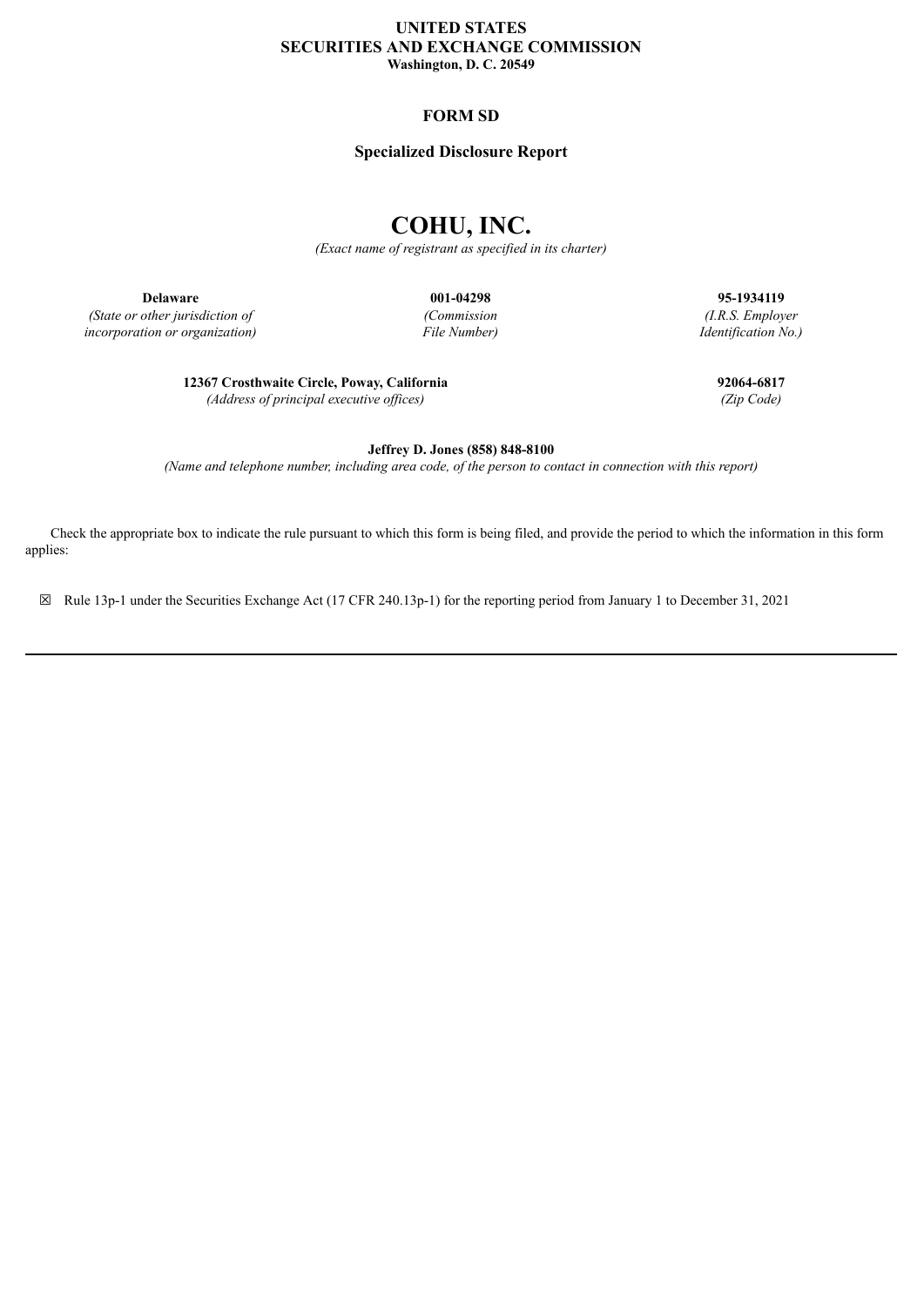## **Section 1 - Conflict Minerals Disclosure**

## **Item 1.01 Conflict Minerals Disclosure and Report**

Cohu, Inc. ("Cohu", "we", "our" and "us") is committed to sourcing components and materials from companies that share our values regarding respect for human rights, integrity and environmental responsibility.

Section 1502 of the Dodd Frank Financial Reform Act and U.S. Securities and Exchange Commission's Final Regulation to Implement Section 1502 of the Dodd-Frank Act both require reporting entities to exercise due diligence regarding the origin and chain of custody of the conflict minerals contained in their manufactured products. If the due diligence inquiry determines that the conflict minerals originated in the Democratic Republic of Congo or any of the covered adjoining countries the company is then obligated to determine whether the minerals financed or benefitted armed groups in these countries.

The foregoing description is qualified in its entirety by our Conflict Minerals Report, which is attached hereto as Exhibit 1.01 and is incorporated by reference. A copy of Cohu's Conflict Minerals Report is also publicly available at: www.cohu.com/corporate-responsibility. The content of any website referred to in this Form SD is included for general information only and is not incorporated by reference in this Form SD.

This Form SD and the exhibit attached hereto contain certain forward-looking statements relating to due diligence and compliance process improvements. Such forward-looking statements are based on management's current expectations and beliefs and are not a guarantee of future performance and are subject to a number of uncertainties and other factors, including primarily whether industry organizations and initiatives such as the Responsible Business Alliance ("RBA") (formerly the Electronic Industry Citizenship Coalition) and Responsible Minerals Initiative (formerly the Conflict-Free Sourcing Initiative) remain effective as a recognized source of external support in the conflict minerals compliance process and whether suppliers satisfy their obligations under those processes. Such risks and uncertainties may be outside of management's control which could cause actual events to differ materially from those expressed or implied by the statements made herein and we undertake no obligation to publicly update any forward-looking statements.

## **Item 1.02 Exhibit**

See Item 1.01 and Item 2.01.

#### **Section 2 - Exhibits**

#### **Item 2.01 Exhibits**

The following exhibit is filed as part of this report.

Exhibit No. 1.01 - Conflict Minerals Report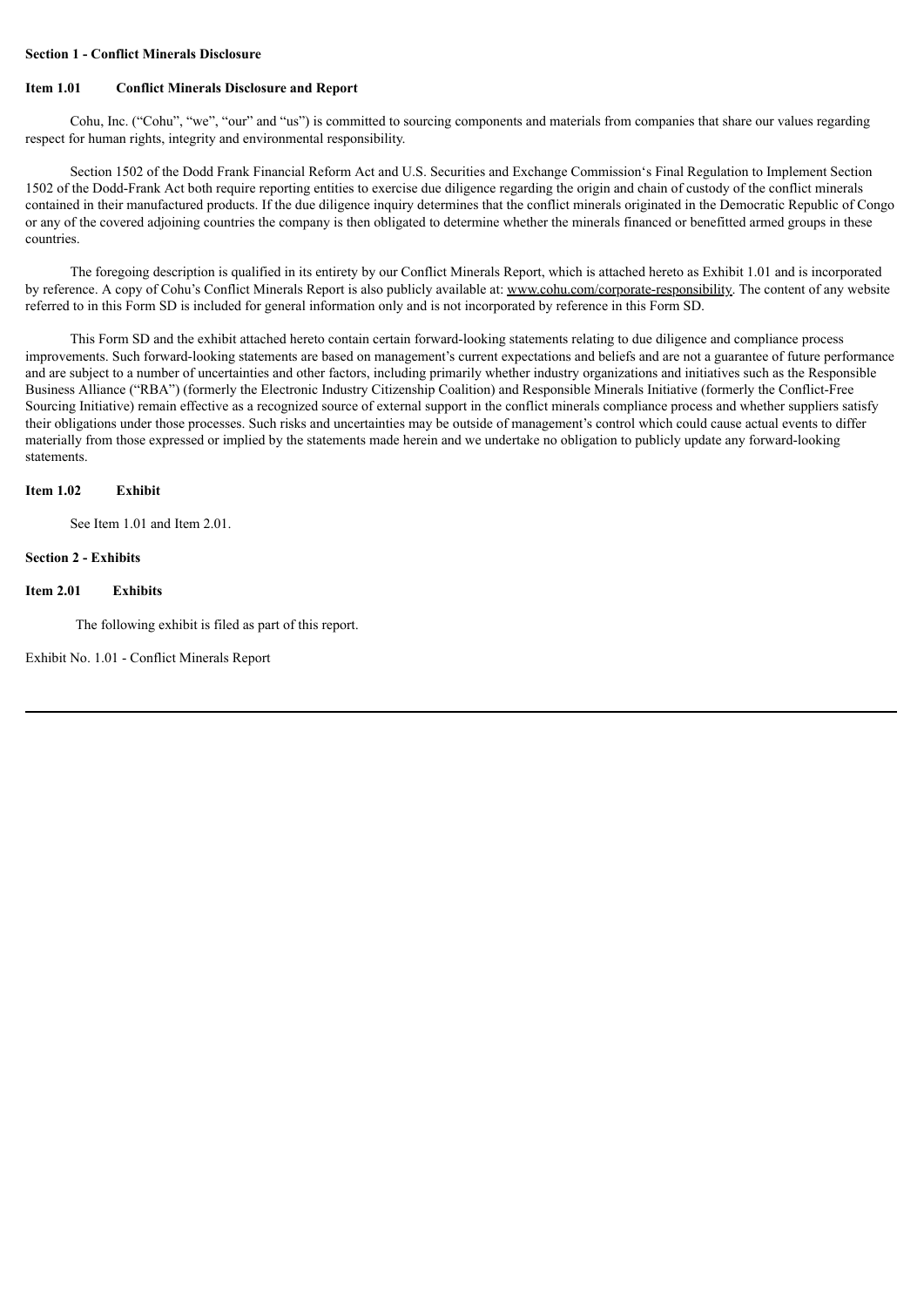# **SIGNATURES**

Pursuant to the requirements of the Securities and Exchange Act of 1934, the registrant has duly caused this report to be signed on its behalf by the duly authorized undersigned.

> **Cohu, Inc.** *(Registrant)*

 $\mu$ /s/ Jeffrey D. Jones May 19, 2022

Jeffrey D. Jones *(Date)* Senior Vice President Finance & Chief Financial Officer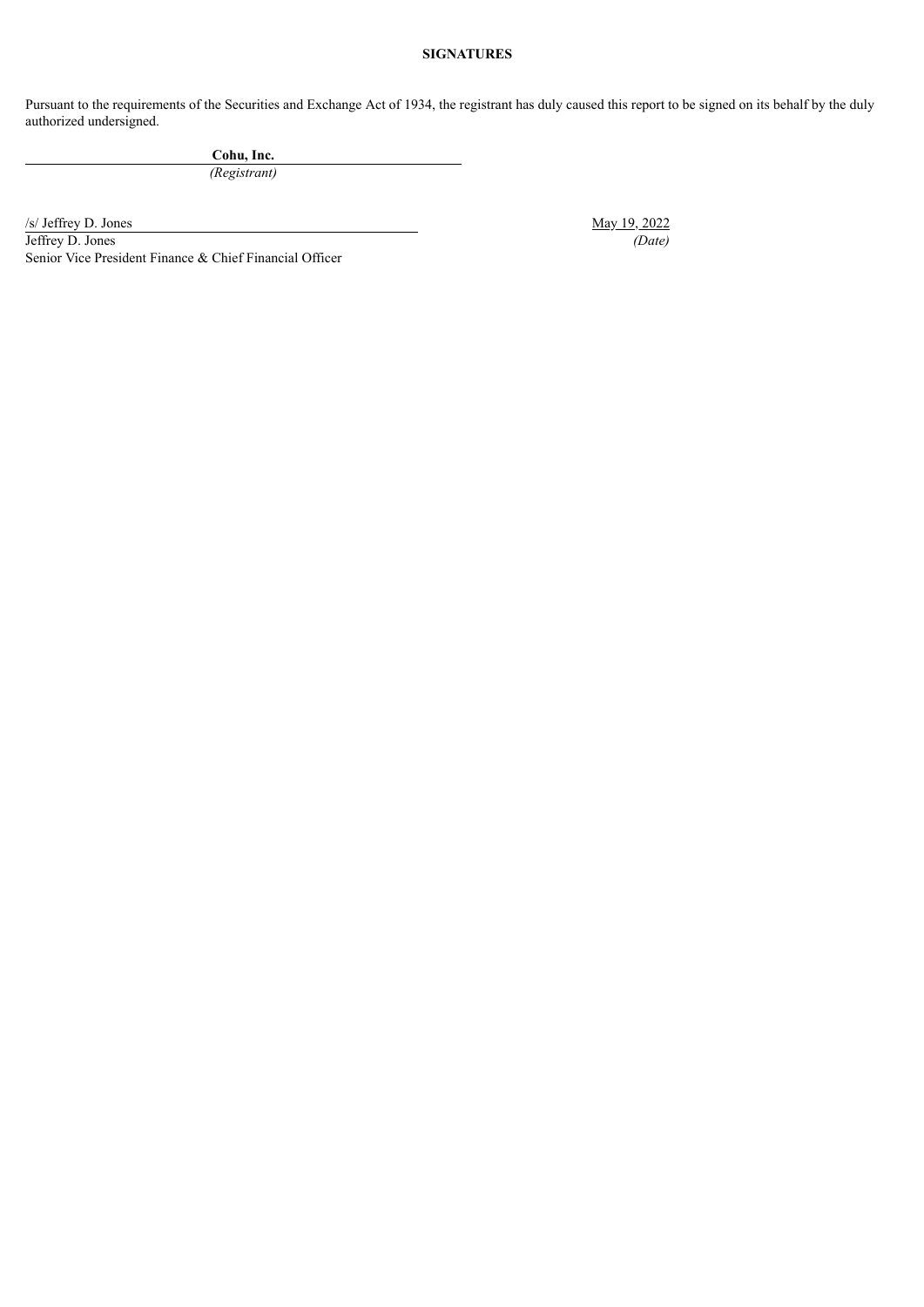## **Exhibit 1.01 Conflict Minerals Report of Cohu, Inc.**

This report for the twelve months ended December 31, 2021, is presented to comply with Rule 13p-1 under the Securities Exchange Act of 1934 (the "Rule").

## **Background**

In 2010, the United States Congress enacted Section 1502 of the Dodd Frank Financial Reform Act (the "Act"), which, together with the Rule, requires certain companies to disclose their use of conflict minerals if those minerals are "necessary to the functionality or production of a product" manufactured by those companies. Under the Act, those minerals include tantalum, tin, tungsten and gold (3TG) and herein are referred to as "Conflict Minerals".

Congress enacted this legislation due to concerns that the exploitation and trade of Conflict Minerals by armed groups is helping to finance conflict in the Democratic Republic of Congo ("DRC") region and surrounding areas (Angola, Burundi, Central Africa Republic, Republic of the Congo, Rwanda, South Sudan, Tanzania, Uganda, and Zambia, collectively, the "Covered Countries") and is contributing to a humanitarian crisis.

## **Responsible Sourcing and Adherence to the Law**

Cohu, Inc. ("Cohu", "we", "our" and "us") is committed to sourcing components and materials from companies that share our corporate values regarding respect for human rights and integrity. Cohu corporate responsibility involves taking meaningful steps to ensure that the raw materials, components and sub-assemblies we receive from our supply chain are responsibly sourced. We will not support any vendor or other entity in our supply chain that extracts or transports materials defined as Conflict Minerals and uses the resulting financial or other resources to fund or support conflict in the DRC or any other country that could potentially contribute to human rights violations.

Cohu has adopted and published policies on Conflict Minerals and Supplier Code of Conduct, which are publicly available on our website at www.cohu.com/corporate-responsibility. Since the adoption of the Act and the Rule, we have worked to strengthen our engagement with our suppliers through the fulfillment of the supplier code of conduct and by incorporating portions of the code of conduct into contracts with our suppliers. In summary, Cohu expects all vendors and suppliers to:

- Purchase materials from legitimate sources not involved in funding conflict in the DRC and surrounding areas.
- Avoid the use of Conflict Minerals which may directly or indirectly finance or benefit armed groups in the DRC or adjoining countries.
- Confirm that all Conflict Minerals purchased are conflict-free, based on personal knowledge and / or written guarantees provided by the supplier.
- Cooperate with our due diligence process that Cohu has established to comply with the Act and the Rule.

## **Our Company and Products**

Cohu is a leading supplier of semiconductor test and inspection handlers, micro-electromechanical system ("MEMS") test modules, test contactors, thermal sub-systems and semiconductor automated test equipment used by global semiconductor and electronics manufacturers and semiconductor test subcontractors. We offer a wide range of products and services, and revenue from our capital equipment products is driven by the capital expenditure budgets and spending patterns of our customers, who often delay or accelerate purchases in reaction to variations in their business. The level of capital expenditures by these companies depends on the current and anticipated market demand for semiconductor devices and the products that incorporate them. Our recurring revenues are driven by an increase in the number of semiconductor devices that are tested and by the continuous introduction of new products and technologies by our customers. On June 24, 2021, we completed the sale of our PCB Test Equipment ("PCB Test") business and our attestation as it relates to those products is only made through that date.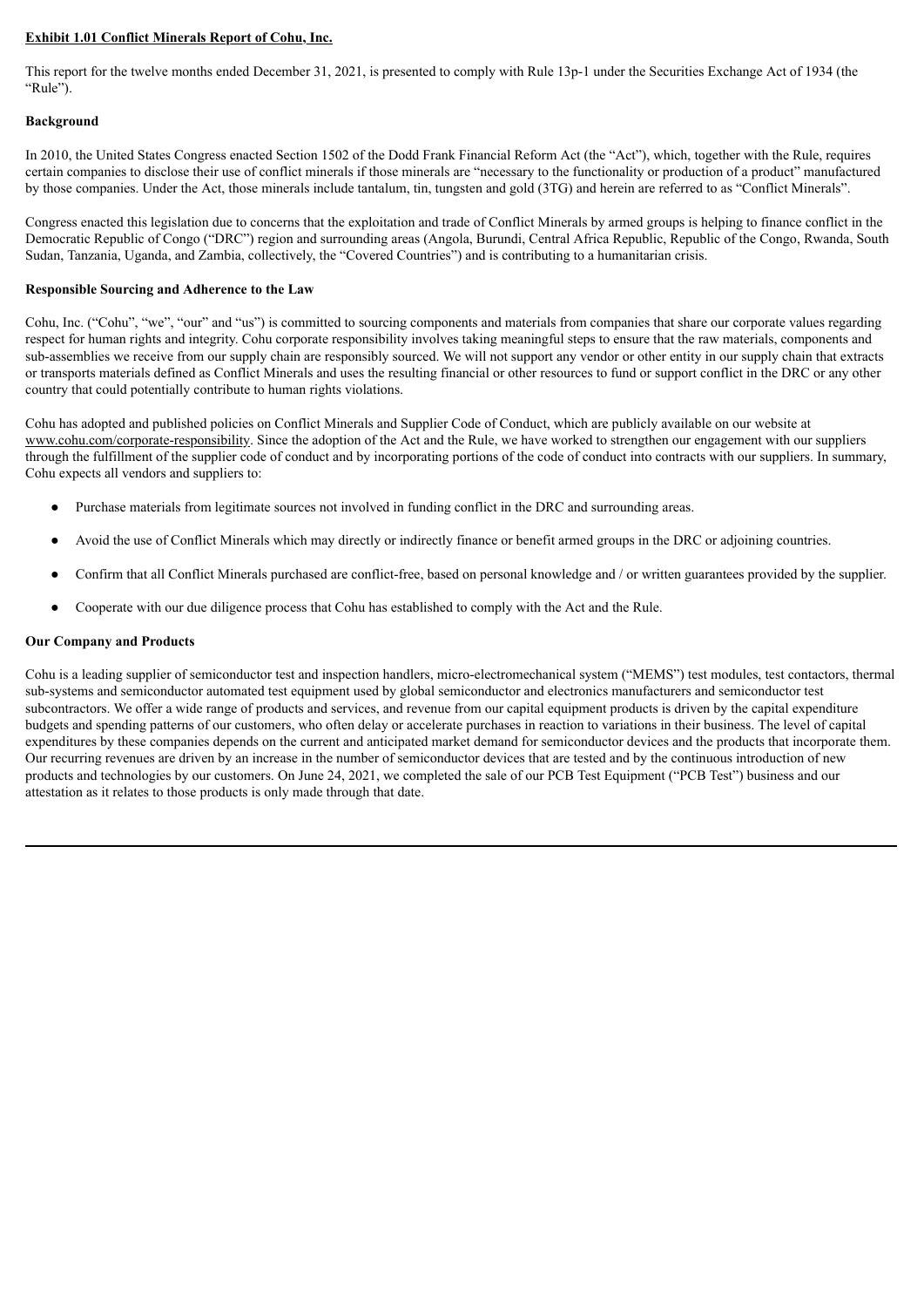We currently sell the following products:

*Semiconductor Test.* Semiconductor Automated Test Equipment ("ATE") is used both for wafer level and device package testing. Our semiconductor ATE solutions consist primarily of two platforms focused on the system on a chip ("SoC") device market. The Diamond series platform, which includes the flagship Diamond<sub>x</sub> test system, offers high-density instrumentation for low-cost testing of microcontrollers, application specific standard products ("ASSP"), power management, display drivers, sensors and other mixed signal devices. The PAx series of testers is focused primarily on the RF Front End IC and Module market.

*Semiconductor Handlers.* Semiconductor test handlers are used in conjunction with semiconductor ATE to automate the testing of packaged semiconductor devices. Our handlers support a variety of package sizes and device types, including those used in automotive, mobile, industrial, computing applications, among others. We offer a broad range of test handlers, including pick-and-place, turret, gravity, strip, MEMS and thermal sub-systems, along with inspection handlers that perform automated optical inspection of semiconductor devices.

*Interface Products.* Our interface products are comprised of test contactors, probe heads and probe pins. Test contactors serve as the interface between the test handler and the semiconductor device under test such as digital semiconductor devices utilizing spring probe technology, power management and LED semiconductor devices utilizing cantilever technology, and RF semiconductor devices based on contacts designed to operate at high frequencies. Test contactors and probe heads are specific to individual semiconductor device designs, need to be replaced frequently and increase in size with the number of devices tested in parallel. Interface Products are included in our recurring revenues.

*Data Analytics.* Our data analytics product, DI-Core, is a comprehensive software suite used to optimize Cohu equipment performance. DI-Core provides real-time online performance monitoring and process control to improve utilization, manages preventative and predictive maintenance to improve overall equipment efficiency, links semiconductor tester, handler and test contactor data for intelligence and extended device tracking, and provides a knowledge database and unified reports for quickly identifying issues and retaining historical performance data.

*Spares and Kits.* We provide consumable, non-consumable and spare items that are used to maintain, sustain or otherwise enable customers' equipment to meet its performance, availability and production requirements. We also design and manufacture a wide range of device dedication kits that enable handlers to process different semiconductor packages. Spares and Kits are included in our recurring revenues.

Our products, like virtually all companies in the semiconductor and electronics industries, contain various metals including tantalum, tin, tungsten and gold, which originate in mines throughout the world. Like other companies in the semiconductor and electronics industries, we have a complex globally dispersed supply chain with multiple tiers of suppliers between Cohu and the actual mining of the Conflict Minerals used in our products. As a downstream company, we do not directly purchase these minerals, nor do we have any direct relationship with mines or smelters that process these minerals. Therefore, we must rely on the good faith efforts of our suppliers and component manufacturers, including sub-tier suppliers, to provide us with information on the origin of the materials contained in our products and product components.

Pursuant to the Act and the Rule, we are required to make certain inquires and perform certain due diligence with respect to any Conflict Minerals that are necessary to the functionality or production of a product manufactured or contracted to be manufactured by us or any of our subsidiaries.

## **Forward-Looking Statements**

This Conflict Minerals Report contains forward-looking statements, which are based on our current expectations and involve numerous risks and uncertainties that may cause these forward-looking statements to be inaccurate. These statements include information regarding our goals for future improvements to our due diligence process and to mitigate the risk about the sourcing of our conflict minerals. All forward-looking statements involve risk and uncertainty. Risks that may cause these forward-looking statements to be inaccurate include: failure to carry out these plans in a timely manner or at all; lack of cooperation or progress by our suppliers, their respective suppliers and smelters; lack of progress by smelter or refiner validation programs for conflict minerals (including the possibility of inaccurate information, fraud and other irregularities) or these plans may not be effective. In addition, you should also consider the important factors described in reports and documents that we file from time to time with the SEC, including the factors described under the sections titled "Risk Factors" in the Company's most recently submitted Quarterly or Annual Reports. Except as required by law, we disclaim any obligation to update information contained in these forward-looking statements whether as a result of new information, future events, or otherwise.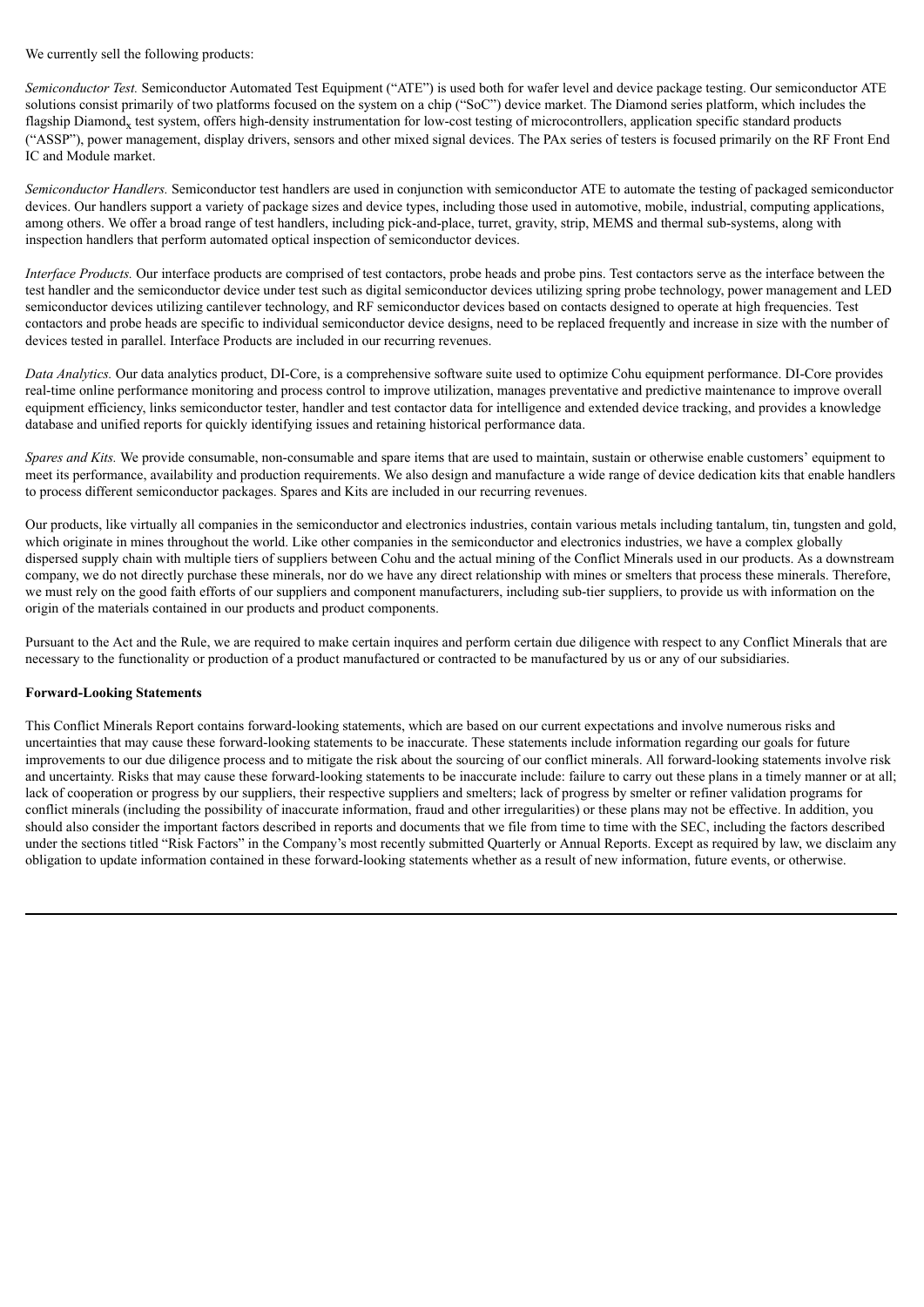## **Due Diligence Process**

For the current reporting period we conducted a Reasonable Country of Origin Inquiry ("RCOI"), regarding sub-assemblies, parts and raw materials parts provided by our suppliers. Consistent with prior years, we utilized the due diligence framework advocated by the Organization for Economic Co-operation and Development ("OECD"), as tailored for downstream companies and among other actions, implemented the internal due diligence guidance of the OECD as it pertains to Conflict Minerals sourcing. We continued to employ an internal Conflict Minerals Compliance Team ("Team") to support our supply chain due diligence. The Team includes members of our Senior Management and appropriate employees within our quality, supply chain, finance and operations departments. Our due diligence includes, but is not limited to, the following steps:

- The first step of our internal due diligence was to evaluate our products to determine if they contain any Conflict Minerals that are necessary to the product's functionality or production. After determining that certain of our products contained Conflict Minerals necessary to product functionality, we performed a review of our list of suppliers that provide us with those items identified as containing Conflict Minerals.
- The Team conducted a RCOI with our suppliers to determine whether in-scope Conflict Mineral content originated in the DRC or one of the Covered Countries. We utilized the Responsible Minerals Initiative ("RMI") standardized supplier survey and its Conflict Minerals Reporting Template ("CMRT") to gather information that would enable us to evaluate the source and chain of custody of the materials that suppliers provided.
- The primary purpose of the CMRT is to determine the source of the identified Conflict Minerals to identify whether (i) Conflict Minerals sourced by our suppliers originated in the DRC and (ii) smelters used by our suppliers (or our supplier's suppliers) have been validated as compliant in accordance with the RMI's Conflict Free Smelter Program ("CFSP"), including the country of origin, location of the mine or the smelter from which the materials were produced, or determine if the materials originated from scrap or recycled sources.
- The Team categorized our suppliers into three types: manufacturing partners; component suppliers; and logistics and service providers. For purposes of our current year RCOI, logistics and service providers were excluded as we concluded that they do not provide us with any materials within the scope of the Act and the Rule. Subsequently, as it relates to our manufacturing partners and components suppliers surveyed (collectively referred to as "in-scope suppliers"), our RCOI due diligence performed was conducted per guidelines fostered by the OCED and the Global e-Sustainability Initiative ("GeSI") as follows:
	- o We defined our supply chain due diligence scope of work to include our in-scope suppliers and we encouraged them to join RBA to further provide transparency evidencing their commitment to becoming conflict-free and to engage with our industry's effort to achieve the OCED mission of cultivating transparent mineral supply chains and sustainable corporate engagement in creating a responsible global minerals supply chain.
	- o The adoption and utilization of the industry standard templates and tools aids us in establishing consistency and transparency throughout our supply chain. We employed iPoint-Systems ("iPoint"), a leading provider of software for environmental and social product compliance to collect CMRT's posted by our suppliers. The Team validated, managed and aggregated the data reported within iPoint and reported the results to senior management.
	- Most of our suppliers execute and post their CMRT's on the online site documenting smelters and countries of origin for the conflict minerals contained in their products. Some suppliers forwarded their CMRT's directly to us. We contacted suppliers whose responses contained incomplete or unclear information to request further clarification.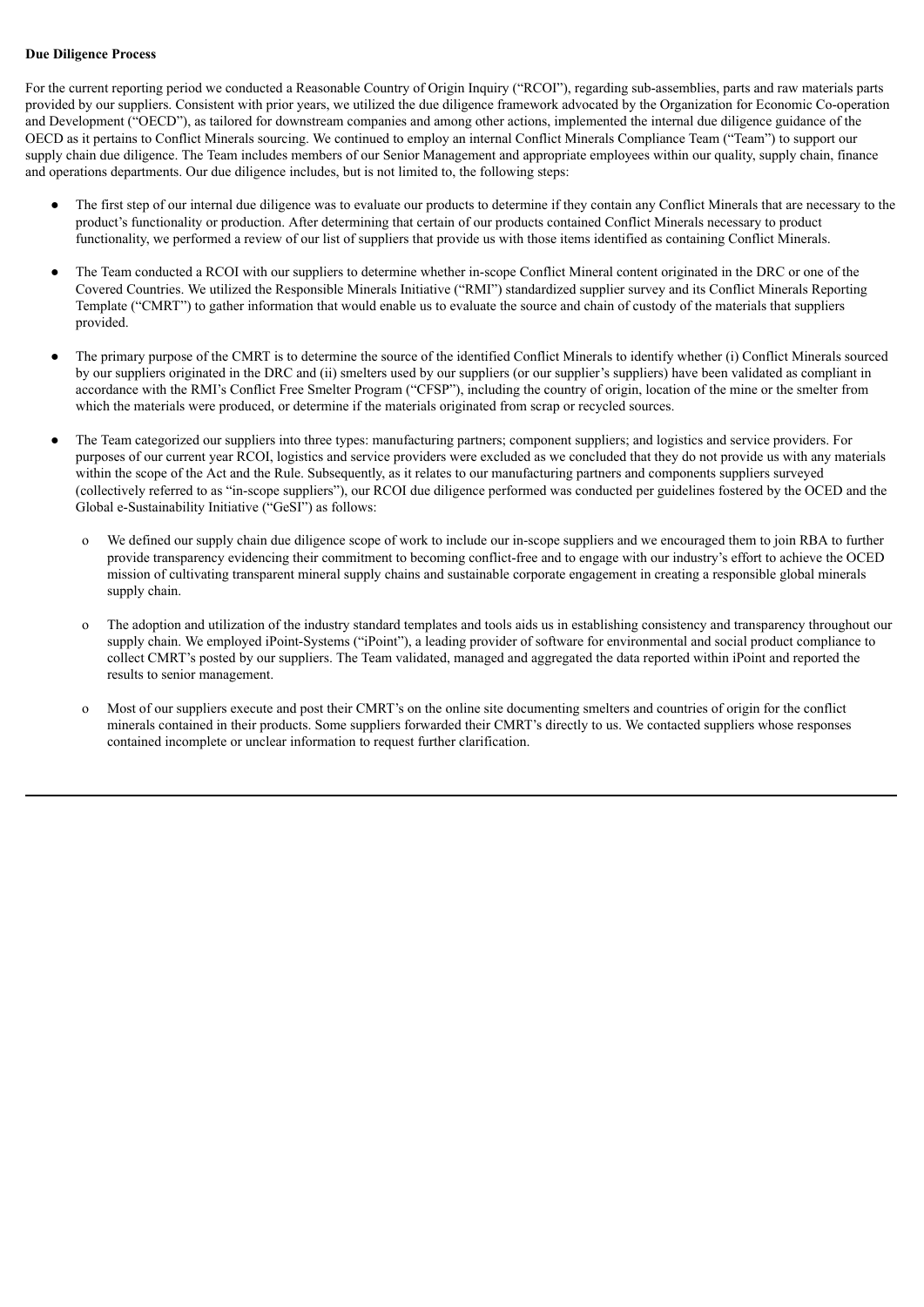- o We cross referenced the smelter information provided by our suppliers against the RMI Standard Conflict Free Smelter list to validate our supplier conformance and results compiled for reference in Annex A. The RMI Standard Smelter List was developed for verification of those Smelters that are compliant in accordance with OECD guidance and have been subject to an independent third-party audit to assess whether a smelter entity employed RMI policies, practices, and procedures to source conflict free minerals. Some of these Smelters listed may still be actively in the process of gaining certification.
- o We performed risk mitigation efforts with suppliers we identified to be out of conformity with our conflict minerals policy and supplier code of conduct by working with them to bring them into compliance.

There are inherent limitations in our due diligence process. Cohu is an indirect purchaser of Conflict Minerals and our due diligence measures provide reasonable, not absolute, assurance regarding the source and chain of custody of the Conflict Minerals we utilize. As we do not have a direct relationship with smelters and refineries, we rely on the efforts of our suppliers to provide us with up-to-date and accurate smelter and refinery sourcing information. In turn, our suppliers seek similar information within their own supply chains to identify the original sources of Conflict Minerals and such sources of information may produce inaccurate or incomplete information.

Cohu utilizes certain small businesses, both domestic and international, within our supply chain. We have been informed that some of these suppliers have difficulty performing due diligence at their level of the supply chain. In addition, certain responding suppliers provided information that was incomplete. We were unable to obtain verifiable smelter data from such suppliers as a result. Non-responding suppliers failing to report produce a gap in smelter source determination for certain commodities.

We continue to work with our suppliers on continuous improvement and strive to attain greater year over year reporting effectiveness. During the current year, we successfully achieved a 95.3% response rate of in-scope suppliers surveyed.

## **Identified 3TG Sourcing Information**

Based on our due diligence process and the information received from our suppliers, the facilities presented in Annex A were identified by our suppliers as the smelters and refiners of the tin, tantalum, tungsten and gold present in and necessary to the functionality of our products manufactured in the twelve months ended December 31, 2021. The information from our suppliers is still evolving and the smelter list presented in Annex A is based on our good faith efforts.

## **RCOI Results**

Based on the results of our due diligence efforts as described herein, we do not have sufficient information to conclusively determine the countries of origin of the Conflict Minerals in our products or whether the minerals in our products are from recycled or scrap sources, however, we have not identified any instances of sourcing that directly or indirectly supported conflict in the Covered Countries. Therefore, we are not declaring any of our products as DRC Conflict Free for the current reporting period and, accordingly, are not required to obtain an independent private sector audit of our Conflict Minerals Report.

## **Future Steps towards Conflict Mineral Compliance**

Cohu will continue to exercise due diligence to identify risk of exposure to Conflict Minerals originating from Covered Countries. Moving forward, we intend to take the following steps with respect to our due diligence process to further mitigate the risk that Conflict Minerals in our products are sourced from the DRC or a Covered Country:

We will continue to invest in our strong management systems which include our global team of professionals from across our organization. Supply Chain, Quality and managers throughout our organization will continue to enforce our established policies with regard to the sourcing of Conflict Minerals, conduct due diligence and report the result of their efforts to Senior Management.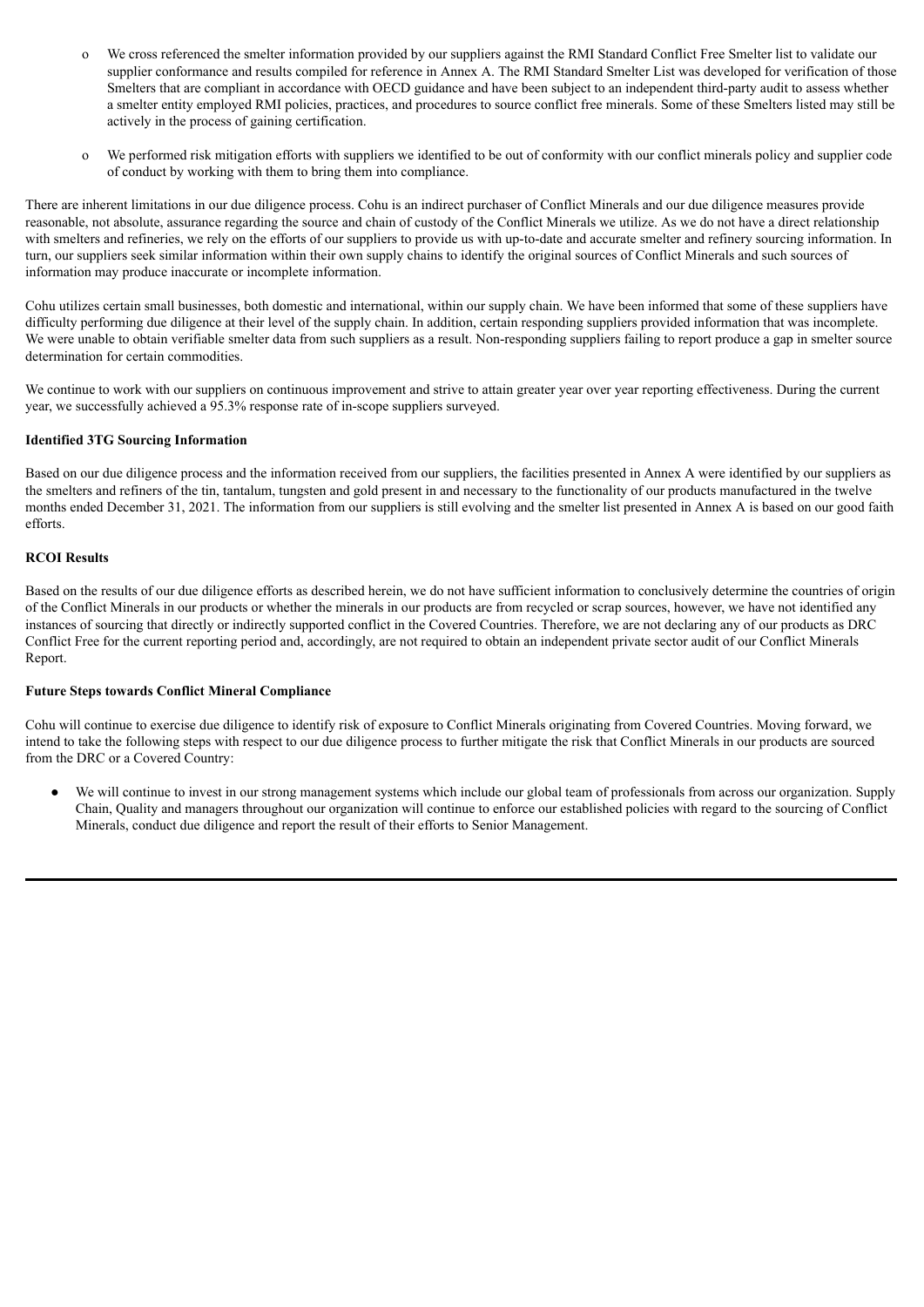- We continue to incorporate Conflict Minerals compliance requirements into our supplier contracts, supplier performance review and retention process and require that all new suppliers agree to provide us with their Conflict Minerals compliance status during the supplier on-boarding and qualification process.
- We will continue to identify Conflict Minerals associated with new product launches.
- We will continue to encourage our suppliers to purchase materials from smelters listed in the Conflict Free Smelter List.
- In the event Conflict Minerals originating in the DRC are identified, after providing the opportunity to change, we expect to disengage from any suppliers found to be persisting in supplying us with Conflict Minerals from sources that support conflict in the DRC or any adjoining country. We intend to continue supporting, promoting and relying on industry initiatives, such as the RBA, GeSI and RMI, to validate that the sources of the minerals used in our products are not contributing to human rights violations.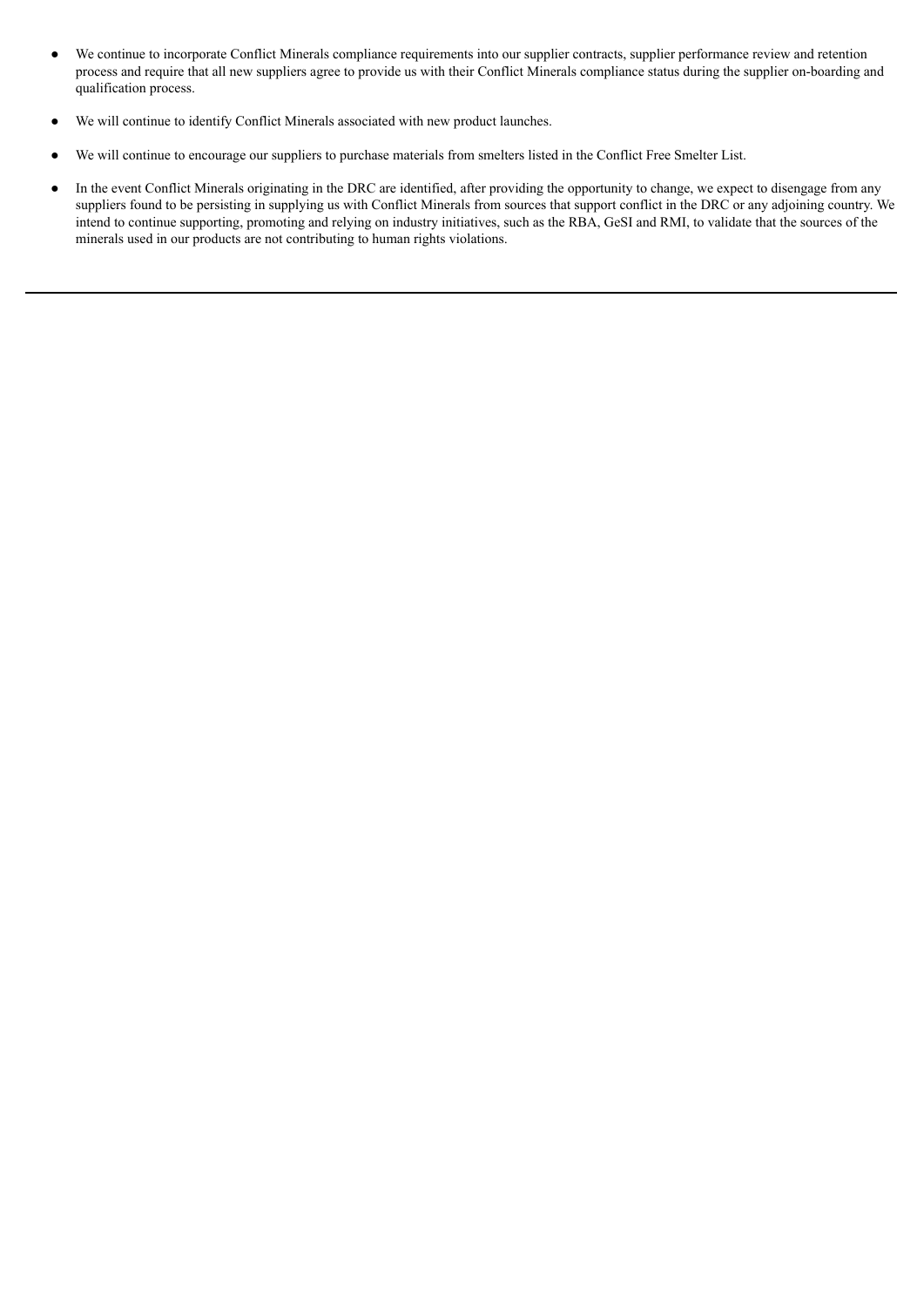## **Annex A. Smelter Information**

Based on the information that was provided by our suppliers and otherwise obtained through the due diligence process, we believe that, to the extent reasonably determinable, the facilities that were used to process the Conflict Minerals contained in our products include the smelters and refiners listed below.

| <b>Metal</b> | <b>Standard Smelter Name</b>                | <b>Smelter Facility</b> | <b>Smelter Identification</b> |
|--------------|---------------------------------------------|-------------------------|-------------------------------|
| Gold         | L'Orfebre S.A.                              | <b>ANDORRA</b>          | CID002762                     |
| Gold         | Morris and Watson Gold Coast                | <b>AUSTRALIA</b>        | CID002866                     |
| Gold         | Western Australian Mint (T/a The            | <b>AUSTRALIA</b>        | CID002030                     |
|              | Perth Mint)                                 |                         |                               |
| Gold         | Ogussa Osterreichische Gold- und            | <b>AUSTRIA</b>          | CID002779                     |
|              | Silber-Scheideanstalt GmbH                  |                         |                               |
| Gold         | Tony Goetz NV                               | <b>BELGIUM</b>          | CID002587                     |
| Gold         | Umicore S.A. Business Unit Precious BELGIUM |                         | CID001980                     |
|              | Metals Refining                             |                         |                               |
| Gold         | AngloGold Ashanti Corrego do Sitio          | <b>BRAZIL</b>           | CID000058                     |
|              | Mineracao                                   |                         |                               |
| Gold         | Marsam Metals                               | <b>BRAZIL</b>           | CID002606                     |
| Gold         | Umicore Brasil Ltda                         | <b>BRAZIL</b>           | CID001977                     |
| Gold         | Asahi Refining Canada Ltd.                  | <b>CANADA</b>           | CID000924                     |
| Gold         | CCR Refinery - Glencore Canada              | <b>CANADA</b>           | CID000185                     |
|              | Corporation                                 |                         |                               |
| Gold         | Royal Canadian Mint                         | <b>CANADA</b>           | CID001534                     |
| Gold         | Planta Recuperadora de Metales SpA          | <b>CHILE</b>            | CID002919                     |
| Gold         | Daye Non-Ferrous Metals Mining Ltd. CHINA   |                         | CID000343                     |
| Gold         | Gold Refinery of Zijin Mining Group CHINA   |                         | CID002243                     |
|              | Co., Ltd.                                   |                         |                               |
| Gold         | Great Wall Precious Metals Co., Ltd.        | <b>CHINA</b>            | CID001909                     |
|              | of CBPM                                     |                         |                               |
| Gold         | Guangdong Jinding Gold Limited              | <b>CHINA</b>            | CID002312                     |
| Gold         | Guoda Safina High-Tech                      | <b>CHINA</b>            | CID000651                     |
|              | Environmental Refinery Co., Ltd.            |                         |                               |
| Gold         | Hangzhou Fuchunjiang Smelting Co., CHINA    |                         | CID000671                     |
|              | Ltd.                                        |                         |                               |
| Gold         | Henan Yuguang Gold & Lead Co.,              | <b>CHINA</b>            | CID002519                     |
|              | Ltd.                                        |                         |                               |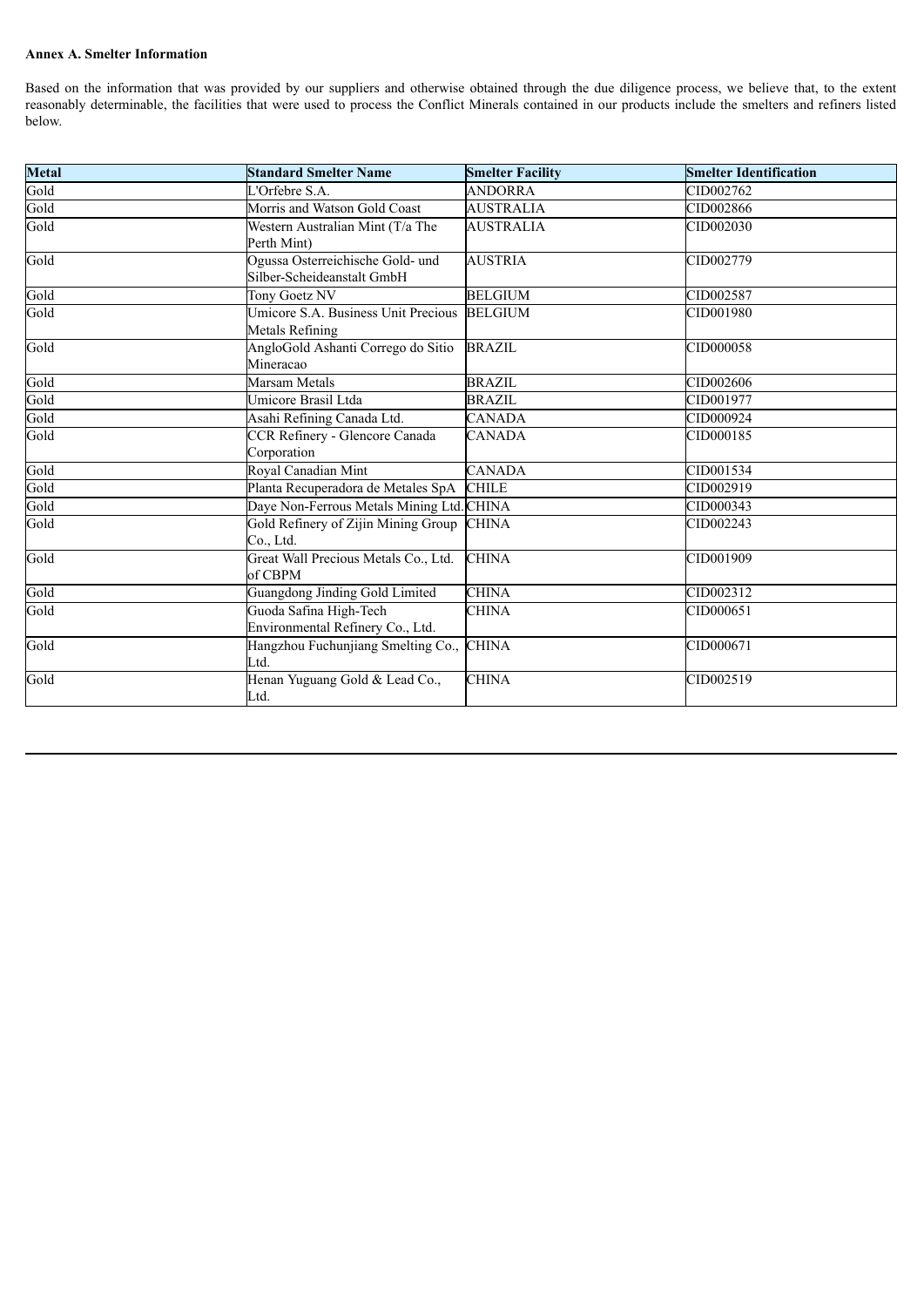| Heraeus Metals Hong Kong Ltd.                                      | <b>CHINA</b>                        | CID000707                                                |
|--------------------------------------------------------------------|-------------------------------------|----------------------------------------------------------|
| Hunan Chenzhou Mining Co., Ltd.                                    | <b>CHINA</b>                        | CID000767                                                |
| Hunan Guiyang yinxing Nonferrous<br>Smelting Co., Ltd.             | <b>CHINA</b>                        | CID000773                                                |
| Inner Mongolia Qiankun Gold and<br>Silver Refinery Share Co., Ltd. | <b>CHINA</b>                        | CID000801                                                |
| Jiangxi Copper Co., Ltd.                                           | CHINA                               | CID000855                                                |
| Lingbao Gold Co., Ltd.                                             | <b>CHINA</b>                        | CID001056                                                |
| Lingbao Jinyuan Tonghui Refinery<br>Co., Ltd.                      | <b>CHINA</b>                        | CID001058                                                |
| Luoyang Zijin Yinhui Gold Refinery<br>Co., Ltd.                    | <b>CHINA</b>                        | CID001093                                                |
| Metalor Technologies (Hong Kong)<br>Ltd.                           | <b>CHINA</b>                        | CID001149                                                |
| Metalor Technologies (Suzhou) Ltd.                                 | <b>CHINA</b>                        | CID001147                                                |
| Ltd.                                                               | <b>CHINA</b>                        | CID001362                                                |
| Refinery of Seemine Gold Co., Ltd.                                 | <b>CHINA</b>                        | CID000522                                                |
| Shandong Humon Smelting Co., Ltd.                                  | <b>CHINA</b>                        | CID002525                                                |
| Shandong Tiancheng Biological Gold<br>Industrial Co., Ltd.         |                                     | CID001619                                                |
| Shandong Zhaojin Gold & Silver<br>Refinery Co. Ltd                 | <b>CHINA</b>                        | CID001622                                                |
| Shenzhen Zhonghenglong Real<br>Industry Co., Ltd.                  | <b>CHINA</b>                        | CID002527                                                |
| Sichuan Tianze Precious Metals Co.,<br>Ltd.                        | <b>CHINA</b>                        | CID001736                                                |
| The Refinery of Shandong Gold<br>Mining Co., Ltd.                  | <b>CHINA</b>                        | CID001916                                                |
| Tongling Nonferrous Metals Group<br>Co., Ltd.                      | <b>CHINA</b>                        | CID001947                                                |
| Yunnan Copper Industry Co., Ltd.                                   | <b>CHINA</b>                        | CID000197                                                |
| Zhongkuang Gold Industry Co., Ltd.                                 | <b>CHINA</b>                        | CID002214                                                |
| <b>Gold Corporation</b>                                            |                                     | CID002224                                                |
| <b>C.I Metales Procesados Industriales</b><br><b>SAS</b>           | <b>COLOMBIA</b>                     | CID003421                                                |
|                                                                    | Penglai Penggang Gold Industry Co., | <b>CHINA</b><br>Zhongyuan Gold Smelter of Zhongjin CHINA |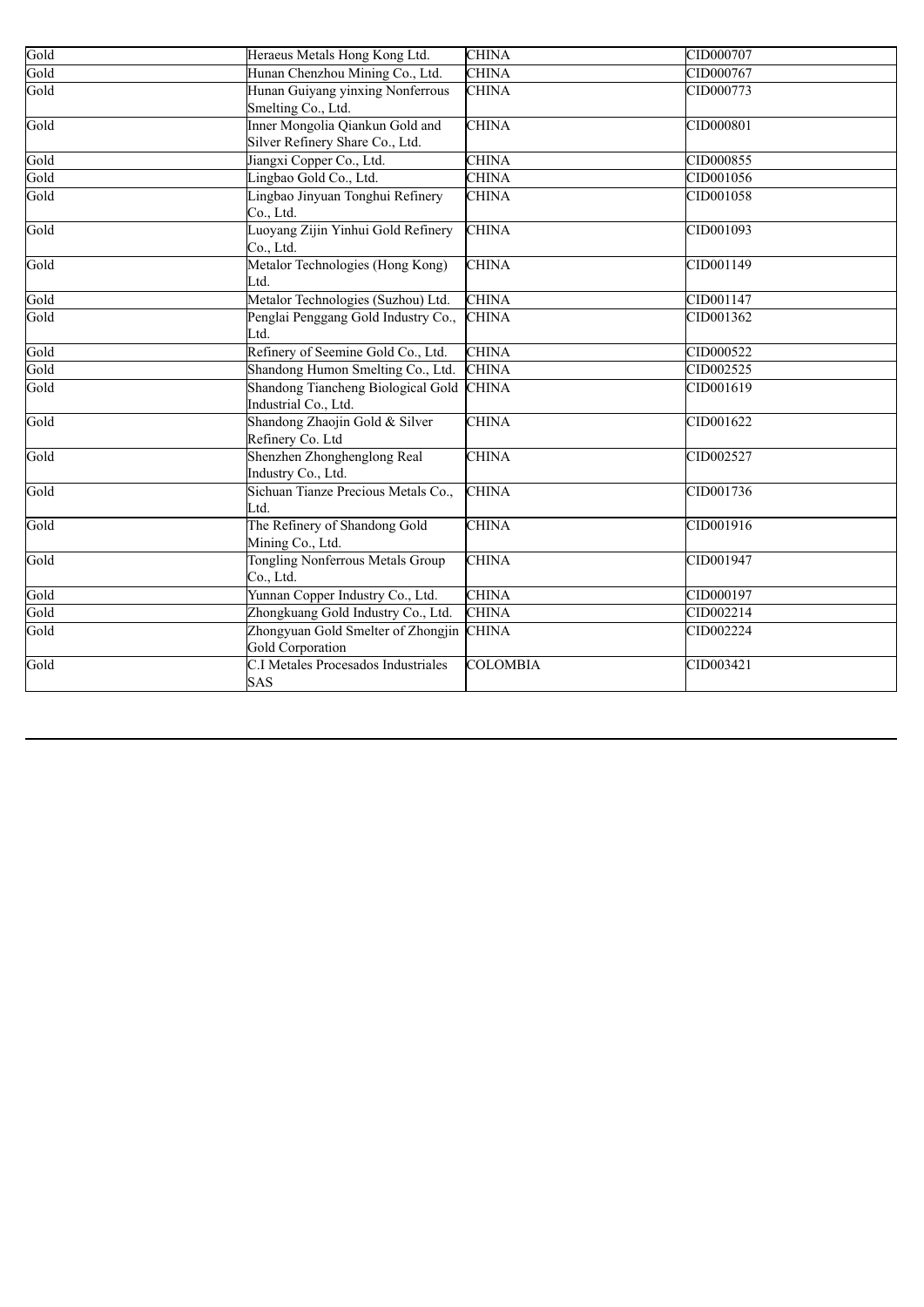| Gold | Sancus ZFS (L'Orfebre, SA)                             | <b>COLOMBIA</b>  | CID003529 |
|------|--------------------------------------------------------|------------------|-----------|
| Gold | SAFINA A.S.                                            | <b>CZECHIA</b>   | CID002290 |
| Gold | <b>SAAMP</b>                                           | <b>FRANCE</b>    | CID002761 |
| Gold | Allgemeine Gold-und<br>Silberscheideanstalt A.G.       | <b>GERMANY</b>   | CID000035 |
| Gold | Aurubis AG                                             | <b>GERMANY</b>   | CID000113 |
| Gold | $C.$ Hafner GmbH + $Co.$ KG                            | <b>GERMANY</b>   | CID000176 |
| Gold | Degussa Sonne / Mond Goldhandel<br>GmbH                | <b>GERMANY</b>   | CID002867 |
| Gold | <b>DODUCO</b> Contacts and Refining<br>GmbH            | <b>GERMANY</b>   | CID000362 |
| Gold | Heimerle + Meule GmbH                                  | <b>GERMANY</b>   | CID000694 |
| Gold | Heraeus Precious Metals GmbH & Co. GERMANY<br>KG       |                  | CID000711 |
| Gold | SAXONIA Edelmetalle GmbH                               | <b>GERMANY</b>   | CID002777 |
| Gold | WIELAND Edelmetalle GmbH                               | <b>GERMANY</b>   | CID002778 |
| Gold | Gold Coast Refinery                                    | <b>GHANA</b>     | CID003186 |
| Gold | <b>Augmont Enterprises Private Limited</b>             | <b>INDIA</b>     | CID003461 |
| Gold | <b>Bangalore Refinery</b>                              | <b>INDIA</b>     | CID002863 |
| Gold | CGR Metalloys Pvt Ltd.                                 | <b>INDIA</b>     | CID003382 |
| Gold | Emerald Jewel Industry India Limited INDIA<br>(Unit 1) |                  | CID003487 |
| Gold | Emerald Jewel Industry India Limited INDIA<br>(Unit 2) |                  | CID003488 |
| Gold | Emerald Jewel Industry India Limited INDIA<br>(Unit 3) |                  | CID003489 |
| Gold | Emerald Jewel Industry India Limited INDIA<br>(Unit 4) |                  | CID003490 |
| Gold | GCC Gujrat Gold Centre Pvt. Ltd.                       | <b>INDIA</b>     | CID002852 |
| Gold | JALAN & Company                                        | <b>INDIA</b>     | CID002893 |
| Gold | Kundan Care Products Ltd.                              | <b>INDIA</b>     | CID003463 |
| Gold | <b>MD</b> Overseas                                     | <b>INDIA</b>     | CID003548 |
| Gold | MMTC-PAMP India Pvt., Ltd.                             | <b>INDIA</b>     | CID002509 |
| Gold | Sai Refinery                                           | <b>INDIA</b>     | CID002853 |
| Gold | Shirpur Gold Refinery Ltd.                             | <b>INDIA</b>     | CID002588 |
| Gold | Sovereign Metals                                       | <b>INDIA</b>     | CID003383 |
| Gold | PT Aneka Tambang (Persero) Tbk                         | <b>INDONESIA</b> | CID001397 |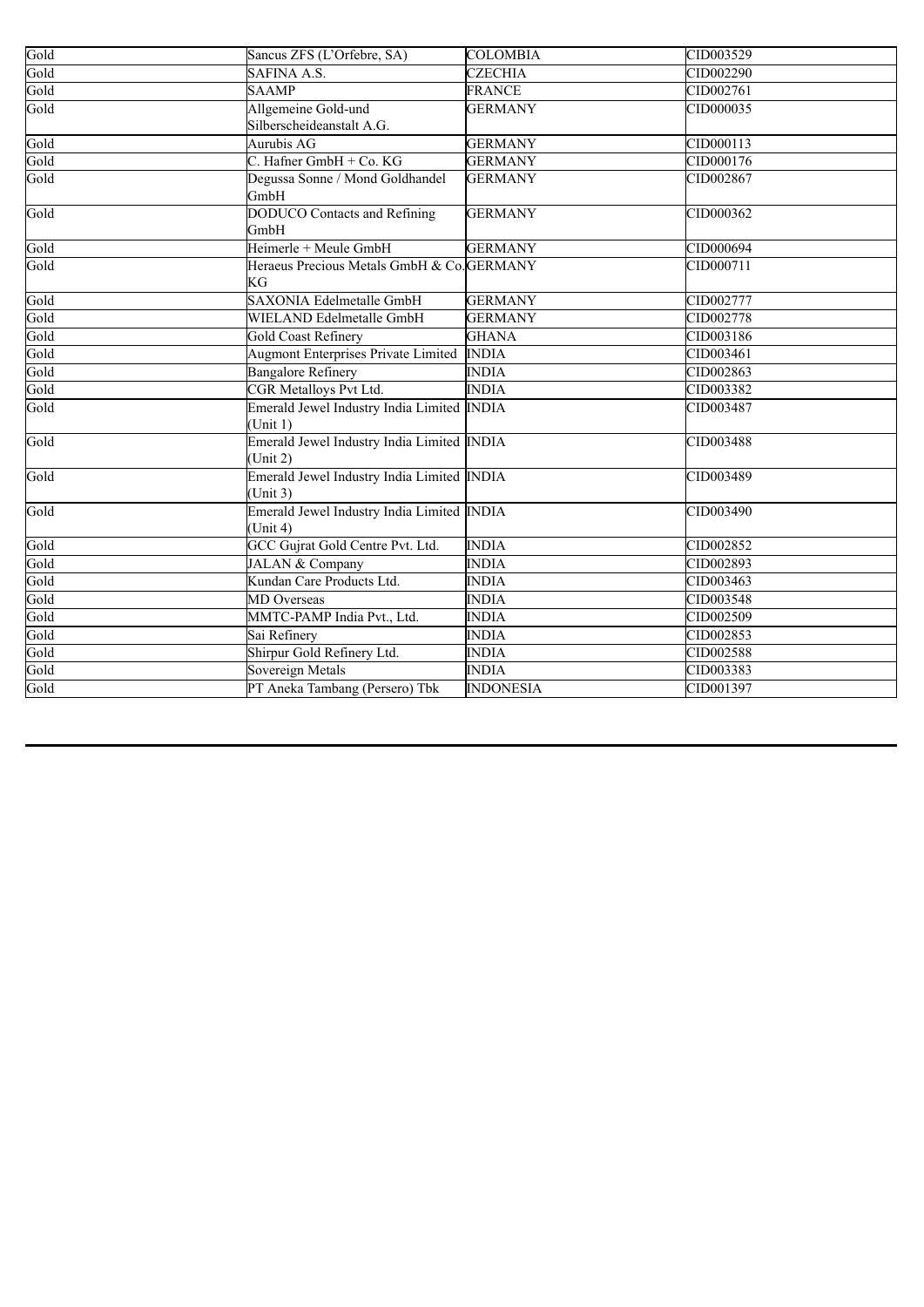| Gold | 8853 S.p.A.                                        | <b>ITALY</b>       | CID002763 |
|------|----------------------------------------------------|--------------------|-----------|
| Gold | Chimet S.p.A.                                      | <b>ITALY</b>       | CID000233 |
| Gold | Italpreziosi                                       | <b>ITALY</b>       | CID002765 |
| Gold | Safimet S.p.A                                      | <b>ITALY</b>       | CID002973 |
| Gold | T.C.A S.p.A                                        | <b>ITALY</b>       | CID002580 |
| Gold | Aida Chemical Industries Co., Ltd.                 | <b>JAPAN</b>       | CID000019 |
| Gold | Asahi Pretec Corp.                                 | <b>JAPAN</b>       | CID000082 |
| Gold | Asaka Riken Co., Ltd.                              | <b>JAPAN</b>       | CID000090 |
| Gold | Chugai Mining                                      | <b>JAPAN</b>       | CID000264 |
| Gold | Dowa                                               | <b>JAPAN</b>       | CID000401 |
| Gold | Eco-System Recycling Co., Ltd. East<br>Plant       | <b>JAPAN</b>       | CID000425 |
| Gold | Eco-System Recycling Co., Ltd. NorthJAPAN<br>Plant |                    | CID003424 |
| Gold | Eco-System Recycling Co., Ltd. West JAPAN<br>Plant |                    | CID003425 |
| Gold | Ishifuku Metal Industry Co., Ltd.                  | <b>JAPAN</b>       | CID000807 |
| Gold | Japan Mint                                         | <b>JAPAN</b>       | CID000823 |
| Gold | JX Nippon Mining & Metals Co., Ltd. JAPAN          |                    | CID000937 |
| Gold | Kojima Chemicals Co., Ltd.                         | <b>JAPAN</b>       | CID000981 |
| Gold | Matsuda Sangyo Co., Ltd.                           | <b>JAPAN</b>       | CID001119 |
| Gold | Mitsubishi Materials Corporation                   | <b>JAPAN</b>       | CID001188 |
| Gold | Mitsui Mining and Smelting Co., Ltd.               | <b>JAPAN</b>       | CID001193 |
| Gold | Nihon Material Co., Ltd.                           | <b>JAPAN</b>       | CID001259 |
| Gold | Ohura Precious Metal Industry Co.,<br>Ltd.         | <b>JAPAN</b>       | CID001325 |
| Gold | Sumitomo Metal Mining Co., Ltd.                    | <b>JAPAN</b>       | CID001798 |
| Gold | Tanaka Kikinzoku Kogyo K.K.                        | <b>JAPAN</b>       | CID001875 |
| Gold | Tokuriki Honten Co., Ltd.                          | <b>JAPAN</b>       | CID001938 |
| Gold | YAMAKIN CO., LTD.                                  | <b>JAPAN</b>       | CID002100 |
| Gold | Yokohama Metal Co., Ltd.                           | <b>JAPAN</b>       | CID002129 |
| Gold | Kazakhmys Smelting LLC                             | <b>KAZAKHSTAN</b>  | CID000956 |
| Gold | Kazzinc                                            | <b>KAZAKHSTAN</b>  | CID000957 |
| Gold | TOO Tau-Ken-Altyn                                  | <b>KAZAKHSTAN</b>  | CID002615 |
| Gold | Daejin Indus Co., Ltd.                             | KOREA, REPUBLIC OF | CID000328 |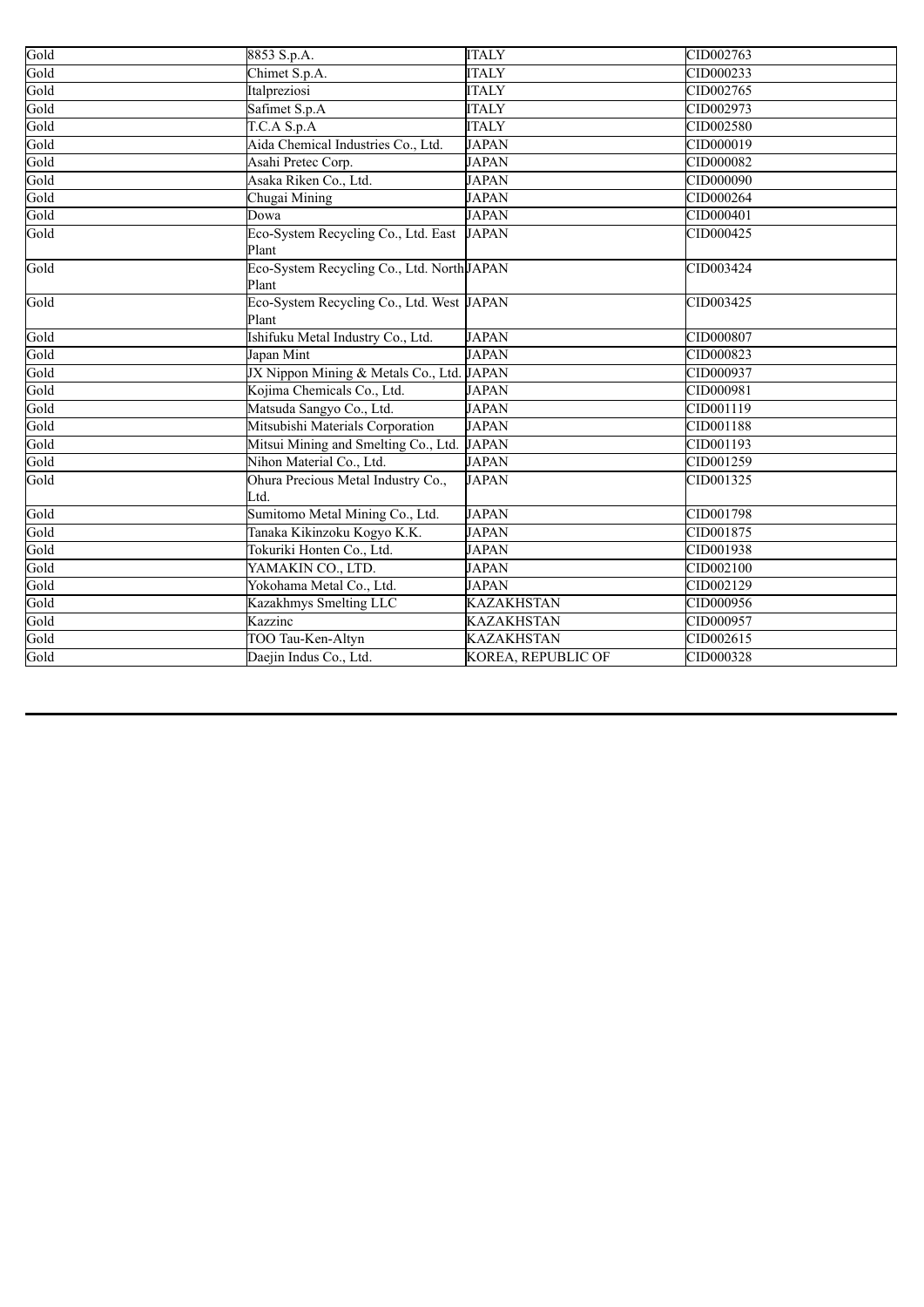| Gold | DSC (Do Sung Corporation)                                                      | KOREA, REPUBLIC OF         | CID000359 |
|------|--------------------------------------------------------------------------------|----------------------------|-----------|
| Gold | Hwasung CJ Co. Ltd                                                             | <b>KOREA (REPUBLIC OF)</b> | CID000778 |
| Gold | Korea Metal Co. Ltd                                                            | <b>KOREA (REPUBLIC OF)</b> | CID000988 |
| Gold | Korea Zinc Co., Ltd.                                                           | <b>KOREA, REPUBLIC OF</b>  | CID002605 |
| Gold | LS-NIKKO Copper Inc.                                                           | KOREA, REPUBLIC OF         | CID001078 |
| Gold | LT Metal Ltd.                                                                  | KOREA, REPUBLIC OF         | CID000689 |
| Gold | NH Recytech Company                                                            | KOREA, REPUBLIC OF         | CID003189 |
| Gold | <b>Samduck Precious Metals</b>                                                 | KOREA, REPUBLIC OF         | CID001555 |
| Gold | Samwon Metals Corp.                                                            | <b>KOREA, REPUBLIC OF</b>  | CID001562 |
| Gold | SungEel HiMetal Co., Ltd.                                                      | <b>KOREA, REPUBLIC OF</b>  | CID002918 |
| Gold | Torecom                                                                        | KOREA, REPUBLIC OF         | CID001955 |
| Gold | <b>TSK Pretech</b>                                                             | <b>KOREA, REPUBLIC OF</b>  | CID003195 |
| Gold | Kyrgyzaltyn JSC                                                                | <b>KYRGYZSTAN</b>          | CID001029 |
| Gold | <b>State Research Institute Center for</b><br>Physical Sciences and Technology | LITHUANIA                  | CID003153 |
| Gold | Modeltech Sdn Bhd                                                              | <b>MALAYSIA</b>            | CID002857 |
| Gold | Sellem Industries Ltd.                                                         | <b>MAURITANIA</b>          | CID003540 |
| Gold | Caridad                                                                        | <b>MEXICO</b>              | CID000180 |
| Gold | Metalurgica Met-Mex Penoles S.A.<br>De C.V.                                    | <b>MEXICO</b>              | CID001161 |
| Gold | <b>REMONDIS PMR B.V.</b>                                                       | <b>NETHERLANDS</b>         | CID002582 |
| Gold | Schone Edelmetaal                                                              | <b>NETHERLANDS</b>         | CID001573 |
| Gold | Morris and Watson                                                              | <b>NEW ZEALAND</b>         | CID002282 |
| Gold | K.A. Rasmussen                                                                 | <b>NORWAY</b>              | CID003497 |
| Gold | Bangko Sentral ng Pilipinas (Central<br>Bank of the Philippines)               | <b>PHILIPPINES</b>         | CID000128 |
| Gold | KGHM Polska Miedz Spolka Akcyjna POLAND                                        |                            | CID002511 |
| Gold | JSC Ekaterinburg Non-Ferrous Metal RUSSIAN FEDERATION<br>Processing Plant      |                            | CID000927 |
| Gold | <b>JSC Novosibirsk Refinery</b>                                                | <b>RUSSIAN FEDERATION</b>  | CID000493 |
| Gold | <b>JSC</b> Uralelectromed                                                      | <b>RUSSIAN FEDERATION</b>  | CID000929 |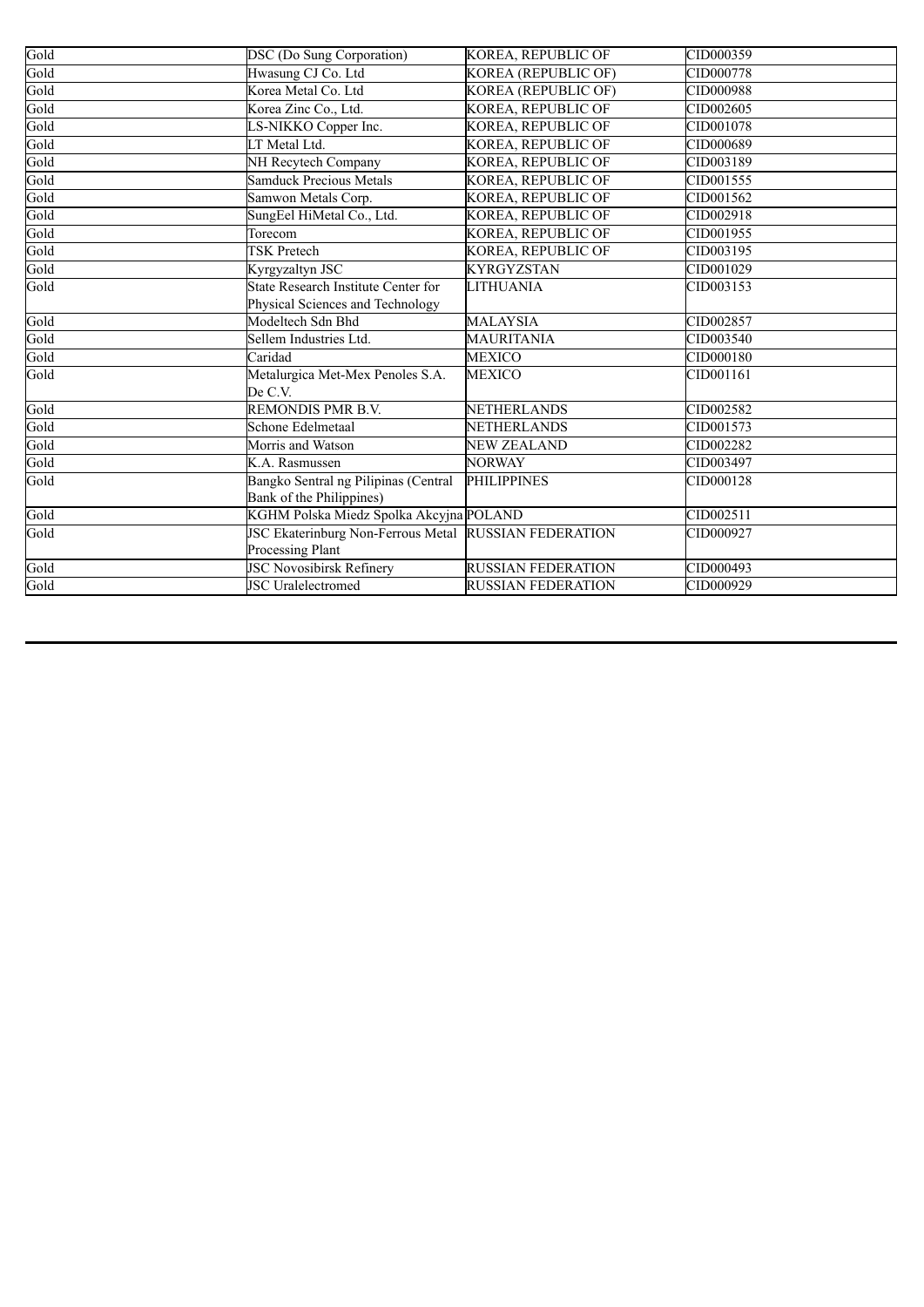| Gold | Kyshtym Copper-Electrolytic Plant<br><b>ZAO</b>                                          | <b>RUSSIAN FEDERATION</b> | CID002865 |
|------|------------------------------------------------------------------------------------------|---------------------------|-----------|
| Gold | Moscow Special Alloys Processing<br>Plant                                                | <b>RUSSIAN FEDERATION</b> | CID001204 |
| Gold | <b>OJSC "The Gulidov Krasnoyarsk</b><br>Non-Ferrous Metals Plant" (OJSC<br>Krastsvetmet) | <b>RUSSIAN FEDERATION</b> | CID001326 |
| Gold | OJSC Kolyma Refinery                                                                     | <b>RUSSIAN FEDERATION</b> | CID001328 |
| Gold | Prioksky Plant of Non-Ferrous Metals RUSSIAN FEDERATION                                  |                           | CID001386 |
| Gold | SOE Shyolkovsky Factory of<br><b>Secondary Precious Metals</b>                           | <b>RUSSIAN FEDERATION</b> | CID001756 |
| Gold | L'azurde Company For Jewelry                                                             | <b>SAUDI ARABIA</b>       | CID001032 |
| Gold | Metalor Technologies (Singapore)<br>Pte., Ltd.                                           | <b>SINGAPORE</b>          | CID001152 |
| Gold | AU Traders and Refiners                                                                  | <b>SOUTH AFRICA</b>       | CID002850 |
| Gold | Metal Concentrators SA (Pty) Ltd.                                                        | <b>SOUTH AFRICA</b>       | CID003575 |
| Gold | Rand Refinery (Pty) Ltd.                                                                 | <b>SOUTH AFRICA</b>       | CID001512 |
| Gold | SEMPSA Joyería Platería SA                                                               | <b>SPAIN</b>              | CID001585 |
| Gold | <b>Sudan Gold Refinery</b>                                                               | <b>SUDAN</b>              | CID002567 |
| Gold | <b>Boliden AB</b>                                                                        | <b>SWEDEN</b>             | CID000157 |
| Gold | Argor-Heraeus S.A.                                                                       | <b>SWITZERLAND</b>        | CID000077 |
| Gold | Cendres + Metaux S.A.                                                                    | <b>SWITZERLAND</b>        | CID000189 |
| Gold | Metalor Technologies S.A.                                                                | <b>SWITZERLAND</b>        | CID001153 |
| Gold | PAMP S.A.                                                                                | <b>SWITZERLAND</b>        | CID001352 |
| Gold | PX Precinox S.A.                                                                         | <b>SWITZERLAND</b>        | CID001498 |
| Gold | Valcambi S.A.                                                                            | <b>SWITZERLAND</b>        | CID002003 |
| Gold | Singway Technology Co., Ltd.                                                             | TAIWAN, PROVINCE OF CHINA | CID002516 |
| Gold | <b>Solar Applied Materials Technology</b><br>Corp.                                       | TAIWAN, PROVINCE OF CHINA | CID001761 |
| Gold | Super Dragon Technology Co., Ltd.                                                        | TAIWAN, PROVINCE OF CHINA | CID001810 |
| Gold | <b>Umicore Precious Metals Thailand</b>                                                  | <b>THAILAND</b>           | CID002314 |
| Gold | Atasay Kuyumculuk Sanayi Ve Ticaret TURKEY<br>A.S.                                       |                           | CID000103 |
| Gold | <b>Istanbul Gold Refinery</b>                                                            | <b>TURKEY</b>             | CID000814 |
| Gold | Nadir Metal Rafineri San. Ve Tic. A.S. TURKEY                                            |                           | CID001220 |
| Gold | African Gold Refinery                                                                    | <b>UGANDA</b>             | CID003185 |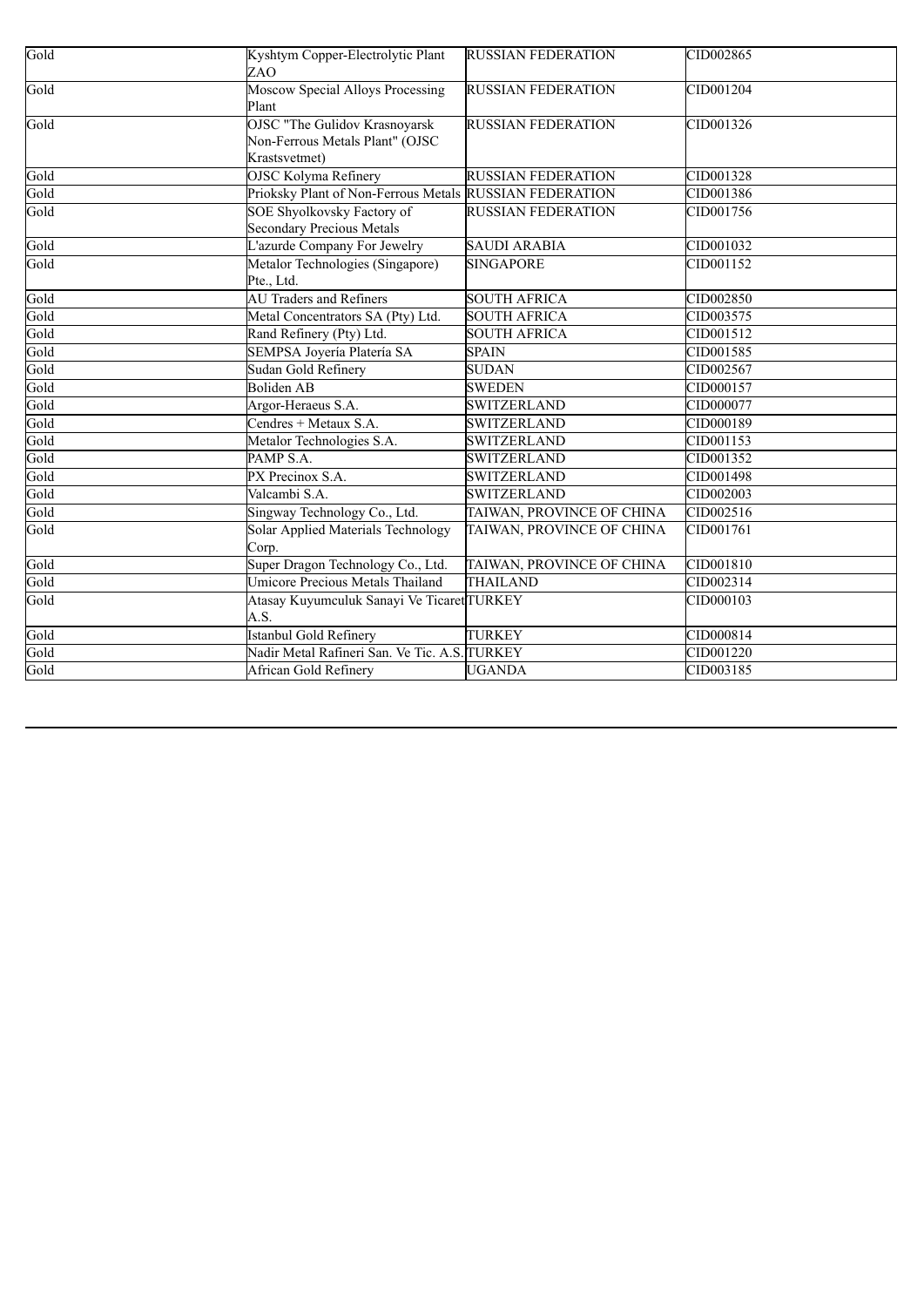| Gold | Al Etihad Gold Refinery DMCC                 | UNITED ARAB EMIRATES     | CID002560 |
|------|----------------------------------------------|--------------------------|-----------|
| Gold | Dijllah Gold Refinery FZC                    | UNITED ARAB EMIRATES     | CID003348 |
| Gold | <b>Emirates Gold DMCC</b>                    | UNITED ARAB EMIRATES     | CID002561 |
| Gold | Fujairah Gold FZC                            | UNITED ARAB EMIRATES     | CID002584 |
| Gold | <b>International Precious Metal Refiners</b> | UNITED ARAB EMIRATES     | CID002562 |
| Gold | Kaloti Precious Metals                       | UNITED ARAB EMIRATES     | CID002563 |
| Gold | Abington Reldan Metals, LLC                  | UNITED STATES OF AMERICA | CID002708 |
| Gold | <b>Advanced Chemical Company</b>             | UNITED STATES OF AMERICA | CID000015 |
| Gold | <b>Alexy Metals</b>                          | UNITED STATES OF AMERICA | CID003500 |
| Gold | Asahi Refining USA Inc.                      | UNITED STATES OF AMERICA | CID000920 |
| Gold | Elemetal Refining, LLC                       | UNITED STATES OF AMERICA | CID001322 |
| Gold | Geib Refining Corporation                    | UNITED STATES OF AMERICA | CID002459 |
| Gold | Kennecott Utah Copper LLC                    | UNITED STATES OF AMERICA | CID000969 |
| Gold | Materion                                     | UNITED STATES OF AMERICA | CID001113 |
| Gold | Metallix Refining Inc.                       | UNITED STATES OF AMERICA | CID003557 |
| Gold | Metalor USA Refining Corporation             | UNITED STATES OF AMERICA | CID001157 |
| Gold | Pease & Curren                               | UNITED STATES OF AMERICA | CID002872 |
| Gold | QG Refining, LLC                             | UNITED STATES OF AMERICA | CID003324 |
| Gold | Republic Metals Corporation                  | UNITED STATES OF AMERICA | CID002510 |
| Gold | Sabin Metal Corp.                            | UNITED STATES OF AMERICA | CID001546 |
| Gold | So Accurate Group, Inc.                      | UNITED STATES OF AMERICA | CID001754 |
| Gold | United Precious Metal Refining, Inc.         | UNITED STATES OF AMERICA | CID001993 |
| Gold | Almalyk Mining and Metallurgical             | <b>UZBEKISTAN</b>        | CID000041 |
|      | Complex (AMMC)                               |                          |           |
| Gold | Navoi Mining and Metallurgical               | <b>UZBEKISTAN</b>        | CID001236 |
|      | Combinat                                     |                          |           |
| Gold | Universal Precious Metals Refining           | ZAMBIA                   | CID002854 |
|      | Zambia                                       |                          |           |
|      |                                              |                          |           |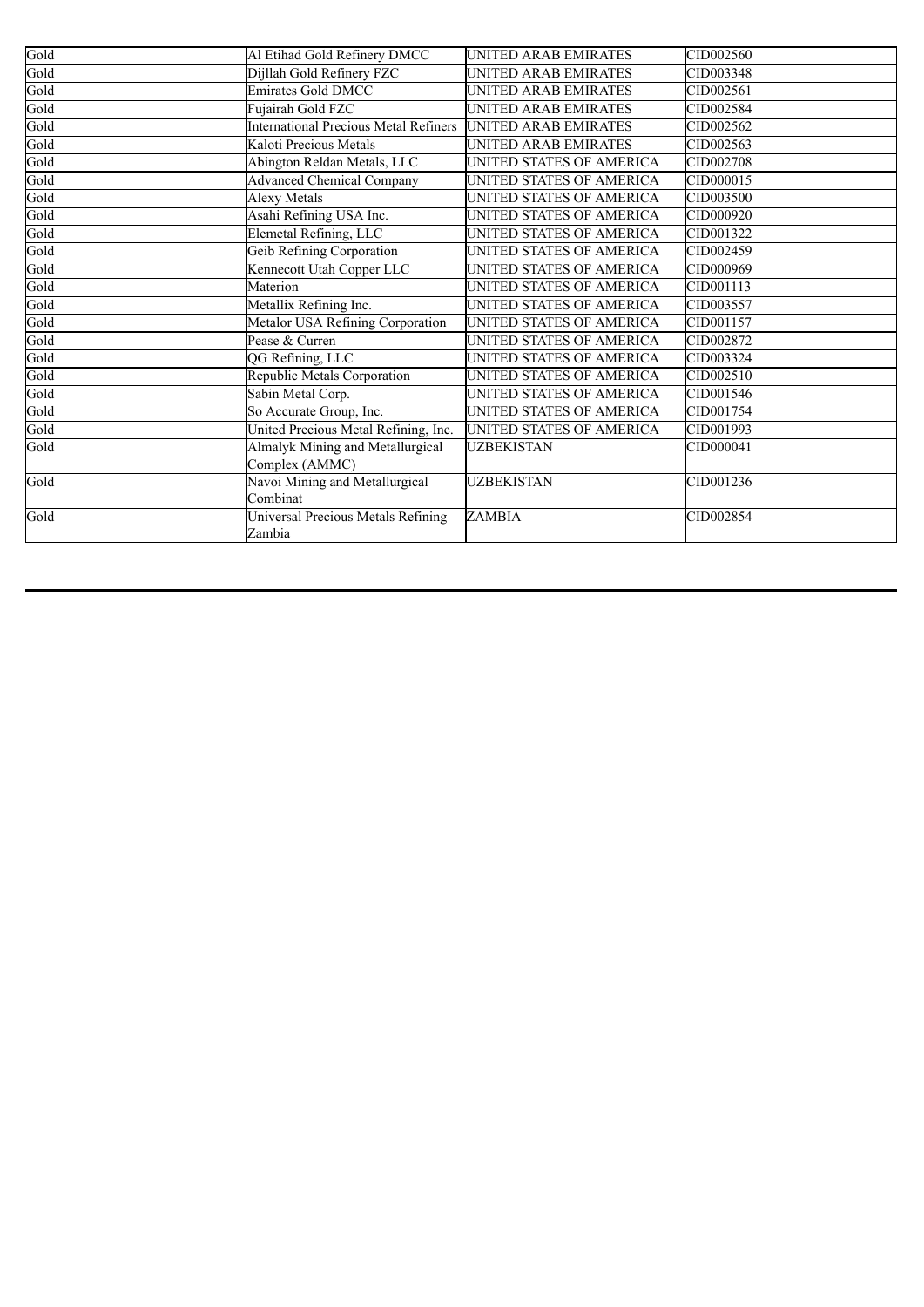| Gold     | Fidelity Printers and Refiners Ltd.                     | <b>ZIMBABWE</b> | CID002515 |
|----------|---------------------------------------------------------|-----------------|-----------|
| Tantalum | Plansee                                                 | <b>AUSTRIA</b>  | CID001368 |
| Tantalum | LSM Brasil S.A.                                         | <b>BRAZIL</b>   | CID001076 |
| Tantalum | Mineracao Taboca S.A.                                   | <b>BRAZIL</b>   | CID001175 |
| Tantalum | Resind Industria e Comercio Ltda.                       | <b>BRAZIL</b>   | CID002707 |
| Tantalum | Changsha South Tantalum Niobium<br>Co., Ltd.            | <b>CHINA</b>    | CID000211 |
| Tantalum | Duoluoshan                                              | <b>CHINA</b>    | CID000410 |
| Tantalum | F&X Electro-Materials Ltd.                              | <b>CHINA</b>    | CID000460 |
| Tantalum | FIR Metals & Resource Ltd.                              | <b>CHINA</b>    | CID002505 |
| Tantalum | Guangdong Rising Rare Metals-EO<br>Materials Ltd.       | <b>CHINA</b>    | CID000291 |
| Tantalum | Guangdong Zhiyuan New Material<br>Co., Ltd.             | <b>CHINA</b>    | CID000616 |
| Tantalum | Hengyang King Xing Lifeng New<br>Materials Co., Ltd.    | <b>CHINA</b>    | CID002492 |
| Tantalum | Jiangxi Dinghai Tantalum & Niobium CHINA<br>Co., Ltd.   |                 | CID002512 |
| Tantalum | Jiangxi Tuohong New Raw Material                        | <b>CHINA</b>    | CID002842 |
| Tantalum | Jiujiang Janny New Material Co., Ltd.                   | <b>CHINA</b>    | CID003191 |
| Tantalum | JiuJiang JinXin Nonferrous Metals<br>Co., Ltd.          | <b>CHINA</b>    | CID000914 |
| Tantalum | Jiujiang Tanbre Co., Ltd.                               | <b>CHINA</b>    | CID000917 |
| Tantalum | Jiujiang Zhongao Tantalum &<br>Niobium Co., Ltd.        | <b>CHINA</b>    | CID002506 |
| Tantalum | Ningxia Orient Tantalum Industry Co., CHINA<br>Ltd.     |                 | CID001277 |
| Tantalum | RFH Yancheng Jinye New Material<br>Technology Co., Ltd. | <b>CHINA</b>    | CID003583 |
| Tantalum | <b>XIMEI RESOURCES</b><br>(GUANGDONG) LIMITED           | <b>CHINA</b>    | CID000616 |
| Tantalum | XinXing HaoRong Electronic MaterialCHINA<br>Co., Ltd.   |                 | CID002508 |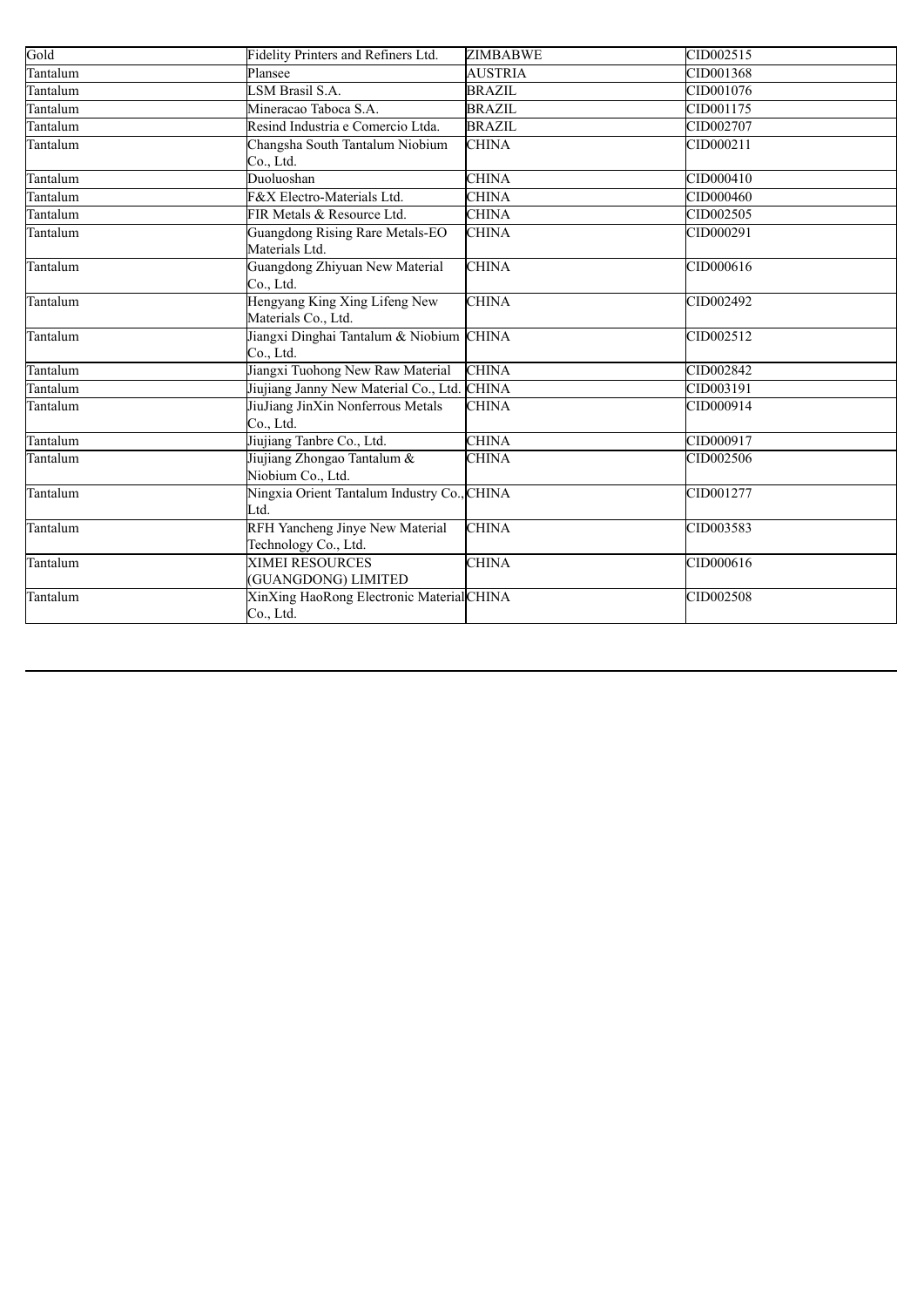| Tantalum | Yanling Jincheng Tantalum &<br>Niobium Co., Ltd. | <b>CHINA</b>              | CID001522 |
|----------|--------------------------------------------------|---------------------------|-----------|
| Tantalum | Zhuzhou Cemented Carbide Group<br>Co., Ltd.      | <b>CHINA</b>              | CID002232 |
| Tantalum | <b>NPM Silmet AS</b>                             | <b>ESTONIA</b>            | CID001200 |
| Tantalum | H.C. Starck Group                                | <b>GERMANY</b>            | CID000654 |
| Tantalum | H.C. Starck Hermsdorf GmbH                       | <b>GERMANY</b>            | CID002547 |
| Tantalum | H.C. Starck Smelting GmbH & Co.<br>KG            | <b>GERMANY</b>            | CID002550 |
| Tantalum | H.C. Starck Tantalum and Niobium<br>GmbH         | <b>GERMANY</b>            | CID002545 |
| Tantalum | TANIOBIS Smelting GmbH & Co.<br>KG               | <b>GERMANY</b>            | CID002550 |
| Tantalum | Metallurgical Products India Pvt., Ltd. INDIA    |                           | CID001163 |
| Tantalum | Asaka Riken Co., Ltd.                            | <b>JAPAN</b>              | CID000092 |
| Tantalum | Global Advanced Metals Aizu                      | <b>JAPAN</b>              | CID002558 |
| Tantalum | H.C. Starck Ltd.                                 | <b>JAPAN</b>              | CID002549 |
| Tantalum | Japan New Metals Co., Ltd.                       | <b>JAPAN</b>              | CID000825 |
| Tantalum | Mitsui Mining and Smelting Co., Ltd. JAPAN       |                           | CID001192 |
| Tantalum | Taki Chemical Co., Ltd.                          | <b>JAPAN</b>              | CID001869 |
| Tantalum | TANIOBIS Japan Co., Ltd.                         | <b>JAPAN</b>              | CID002549 |
| Tantalum | Ulba Metallurgical Plant JSC                     | <b>KAZAKHSTAN</b>         | CID001969 |
| Tantalum | <b>KEMET Blue Metals</b>                         | <b>MEXICO</b>             | CID002539 |
| Tantalum | PRG Dooel                                        | <b>NORTH MACEDONIA</b>    | CID002847 |
| Tantalum | Solikamsk Magnesium Works OAO                    | <b>RUSSIAN FEDERATION</b> | CID001769 |
| Tantalum | H.C. Starck Co., Ltd.                            | <b>THAILAND</b>           | CID002544 |
| Tantalum | CP Metals Inc.                                   | UNITED STATES OF AMERICA  | CID003402 |
| Tantalum | D Block Metals, LLC                              | UNITED STATES OF AMERICA  | CID002504 |
| Tantalum | Exotech Inc.                                     | UNITED STATES OF AMERICA  | CID000456 |
| Tantalum | <b>Global Advanced Metals</b>                    | UNITED STATES OF AMERICA  | CID000564 |
| Tantalum | Global Advanced Metals Boyertown                 | UNITED STATES OF AMERICA  | CID002557 |
| Tantalum | H.C. Starck Inc.                                 | UNITED STATES OF AMERICA  | CID002548 |
| Tantalum | Hi-Temp Specialty Metals, Inc.                   | UNITED STATES OF AMERICA  | CID000731 |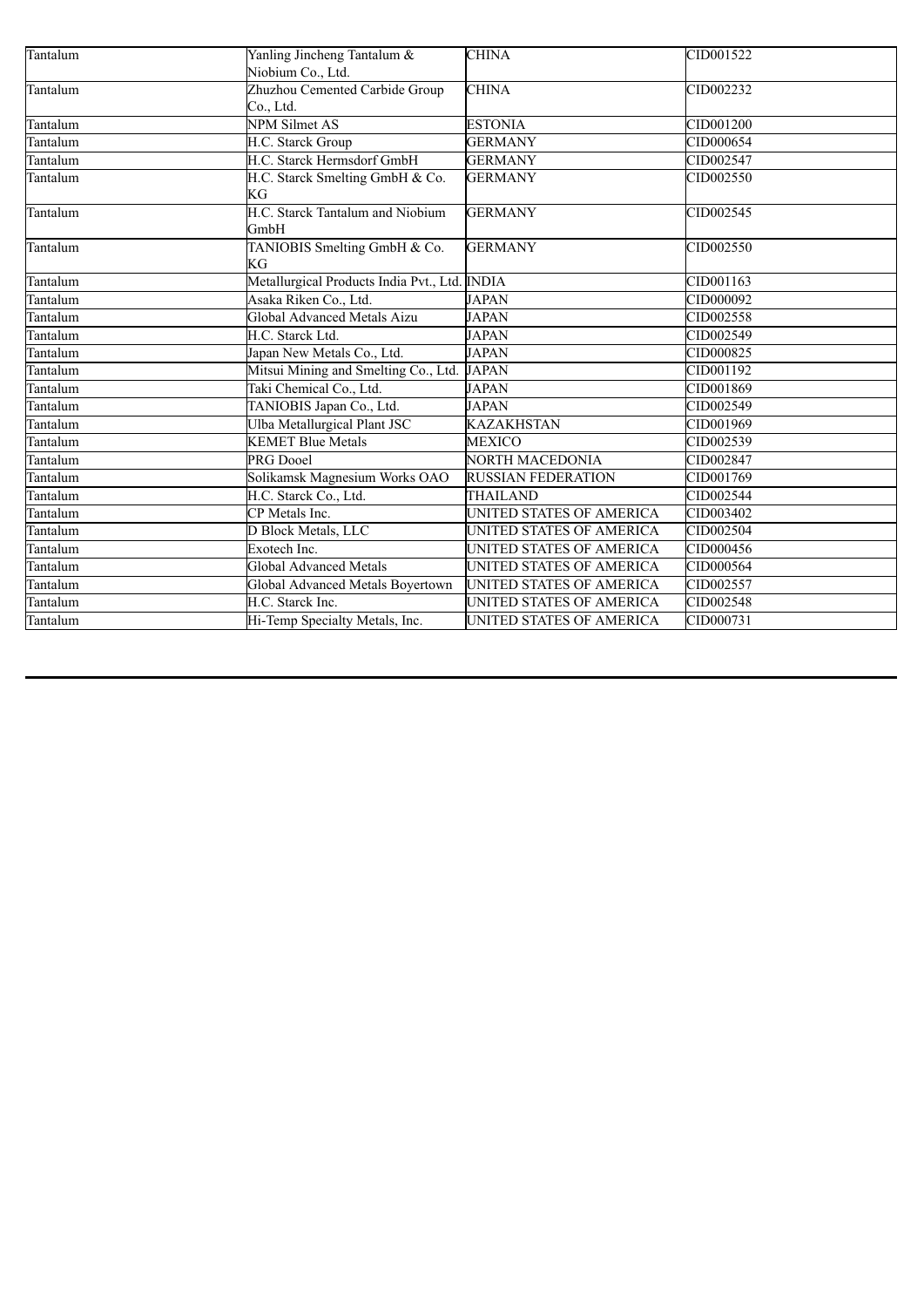| Tantalum | <b>KEMET Blue Powder</b>                                                           | UNITED STATES OF AMERICA                          | CID002568 |
|----------|------------------------------------------------------------------------------------|---------------------------------------------------|-----------|
| Tantalum | OuantumClean                                                                       | UNITED STATES OF AMERICA                          | CID001508 |
| Tantalum | <b>Telex Metals</b>                                                                | UNITED STATES OF AMERICA                          | CID001891 |
| Tin      | Metallo Belgium N.V.                                                               | <b>BELGIUM</b>                                    | CID002773 |
| Tin      | <b>EM Vinto</b>                                                                    | <b>BOLIVIA (PLURINATIONAL</b><br><b>STATE OF)</b> | CID000438 |
| Tin      | Operaciones Metalurgicas S.A.                                                      | <b>BOLIVIA (PLURINATIONAL</b><br><b>STATE OF)</b> | CID001337 |
| Tin      | Cooperativa Metalurgica de Rondonia BRAZIL<br>Ltda.                                |                                                   | CID000295 |
| Tin      | CRM Fundicao De Metais E<br>Comercio De Equipamentos<br>Eletronicos Do Brasil Ltda | <b>BRAZIL</b>                                     | CID003486 |
| Tin      | Estanho de Rondonia S.A.                                                           | <b>BRAZIL</b>                                     | CID000448 |
| Tin      | Magnu's Minerais Metais e Ligas<br>Ltda.                                           | <b>BRAZIL</b>                                     | CID002468 |
| Tin      | Melt Metais e Ligas S.A.                                                           | <b>BRAZIL</b>                                     | CID002500 |
| Tin      | Mineracao Taboca S.A.                                                              | <b>BRAZIL</b>                                     | CID001173 |
| Tin      | Resind Industria e Comercio Ltda.                                                  | <b>BRAZIL</b>                                     | CID002706 |
| Tin      | Soft Metais Ltda.                                                                  | <b>BRAZIL</b>                                     | CID001758 |
| Tin      | Super Ligas                                                                        | <b>BRAZIL</b>                                     | CID002756 |
| Tin      | White Solder Metalurgia e Mineracao<br>Ltda.                                       | <b>BRAZIL</b>                                     | CID002036 |
| Tin      | Chenzhou Yunxiang Mining and<br>Metallurgy Co., Ltd.                               | <b>CHINA</b>                                      | CID000228 |
| Tin      | Chifeng Dajingzi Tin Industry Co.,<br>Ltd.                                         | <b>CHINA</b>                                      | CID003190 |
| Tin      | China Tin Group Co., Ltd.                                                          | <b>CHINA</b>                                      | CID001070 |
| Tin      | CNMC (Guangxi) PGMA Co., Ltd.                                                      | <b>CHINA</b>                                      | CID000278 |
| Tin      | Dongguan CiEXPO Environmental<br>Engineering Co., Ltd.                             | <b>CHINA</b>                                      | CID003356 |
| Tin      | Gejiu City Fuxiang Industry and Trade CHINA<br>Co., Ltd."                          |                                                   | CID003410 |
| Tin      | Gejiu Fengming Metallurgy Chemical CHINA<br>Plant                                  |                                                   | CID002848 |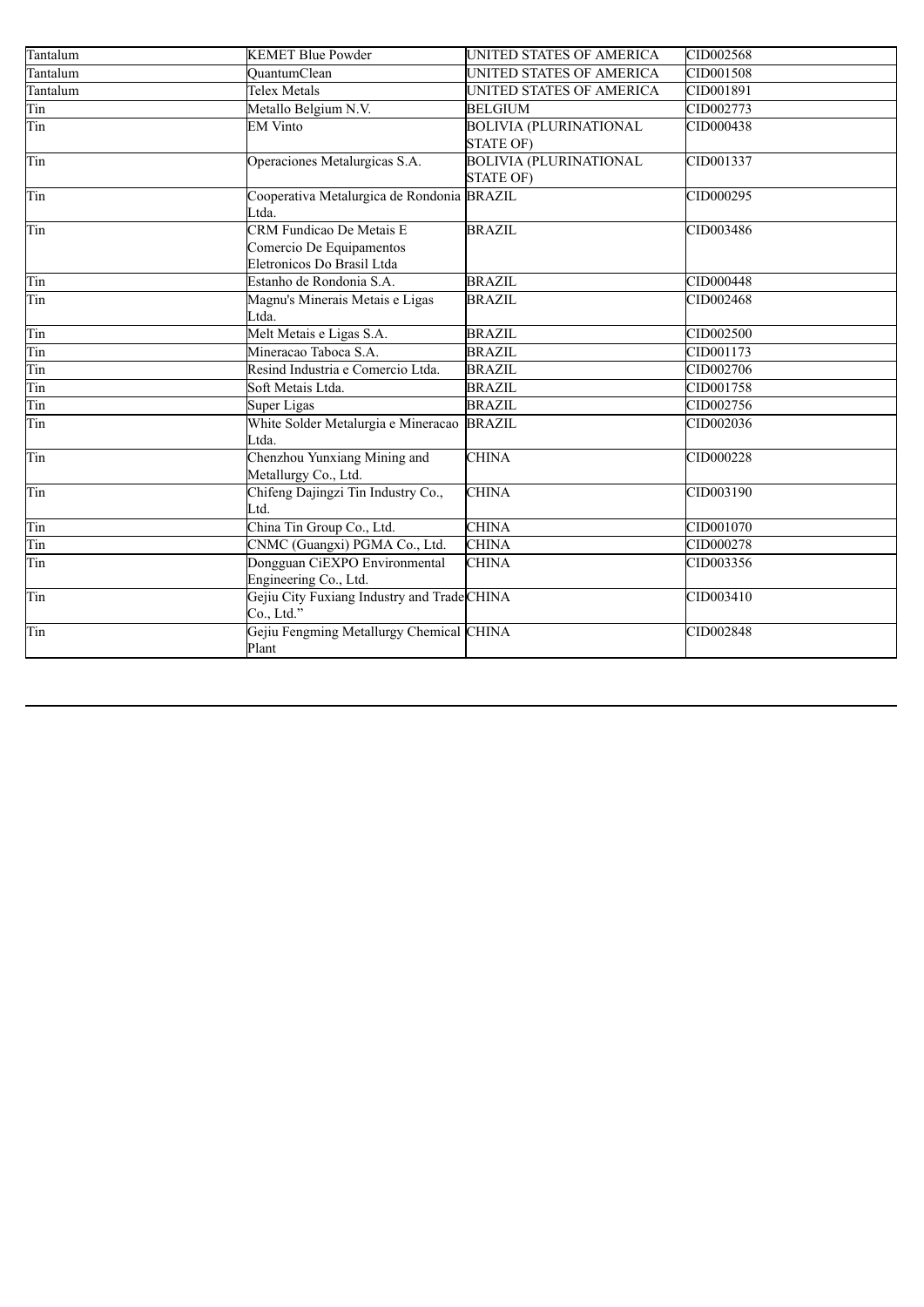| Tin  | Gejiu Jinye Mineral Company                              | <b>CHINA</b>     | CID002859 |
|------|----------------------------------------------------------|------------------|-----------|
| Tin  | Gejiu Kai Meng Industry and Trade<br>LLC                 | <b>CHINA</b>     | CID000942 |
| Tin  | Gejiu Non-Ferrous Metal Processing<br>Co., Ltd.          | <b>CHINA</b>     | CID000538 |
| Tin  | Gejiu Yunxin Nonferrous Electrolysis CHINA<br>Co., Ltd.  |                  | CID001908 |
| Tin  | Gejiu Zili Mining And Metallurgy<br>Co., Ltd.            | <b>CHINA</b>     | CID000555 |
| Tin  | Guangdong Hanhe Non-Ferrous Metal CHINA<br>Co., Ltd.     |                  | CID003116 |
| Tin  | Guanyang Guida Nonferrous Metal<br><b>Smelting Plant</b> | <b>CHINA</b>     | CID002849 |
| Tin  | HuiChang Hill Tin Industry Co., Ltd.                     | <b>CHINA</b>     | CID002844 |
| Tin  | Huichang Jinshunda Tin Co. Ltd                           | <b>CHINA</b>     | CID000760 |
| Tin  | Jiangxi Ketai Advanced Material Co., CHINA<br>Ltd.       |                  | CID000244 |
| Tin  | Jiangxi New Nanshan Technology<br>Ltd.                   | <b>CHINA</b>     | CID001231 |
| Tin  | Linwu Xianggui Ore Smelting Co.,<br>Ltd.                 | <b>CHINA</b>     | CID001063 |
| Tin  | Ma'anshan Weitai Tin Co., Ltd.                           | <b>CHINA</b>     | CID003379 |
| Tin  | Yunnan Chengfeng Non-ferrous<br>Metals Co., Ltd.         | <b>CHINA</b>     | CID002158 |
| Tin  | Yunnan Tin Company Limited                               | <b>CHINA</b>     | CID002180 |
| lTin | Yunnan Yunfan Non-ferrous Metals<br>Co., Ltd.            | <b>CHINA</b>     | CID003397 |
| Tin  | Precious Minerals and Smelting<br>Limited                | <b>INDIA</b>     | CID003409 |
| Tin  | CV Ayi Jaya                                              | <b>INDONESIA</b> | CID002570 |
| Tin  | CV Dua Sekawan                                           | <b>INDONESIA</b> | CID002592 |
| Tin  | CV Gita Pesona                                           | <b>INDONESIA</b> | CID000306 |
| Tin  | CV Makmur Jaya                                           | <b>INDONESIA</b> | CID000308 |
| Tin  | <b>CV United Smelting</b>                                | <b>INDONESIA</b> | CID000315 |
| Tin  | CV Venus Inti Perkasa                                    | <b>INDONESIA</b> | CID002455 |
| Tin  | PT Alam Lestari Kencana                                  | <b>INDONESIA</b> | CID001393 |
| Tin  | PT Aries Kencana Sejahtera                               | <b>INDONESIA</b> | CID000309 |
| Tin  | PT Artha Cipta Langgeng                                  | <b>INDONESIA</b> | CID001399 |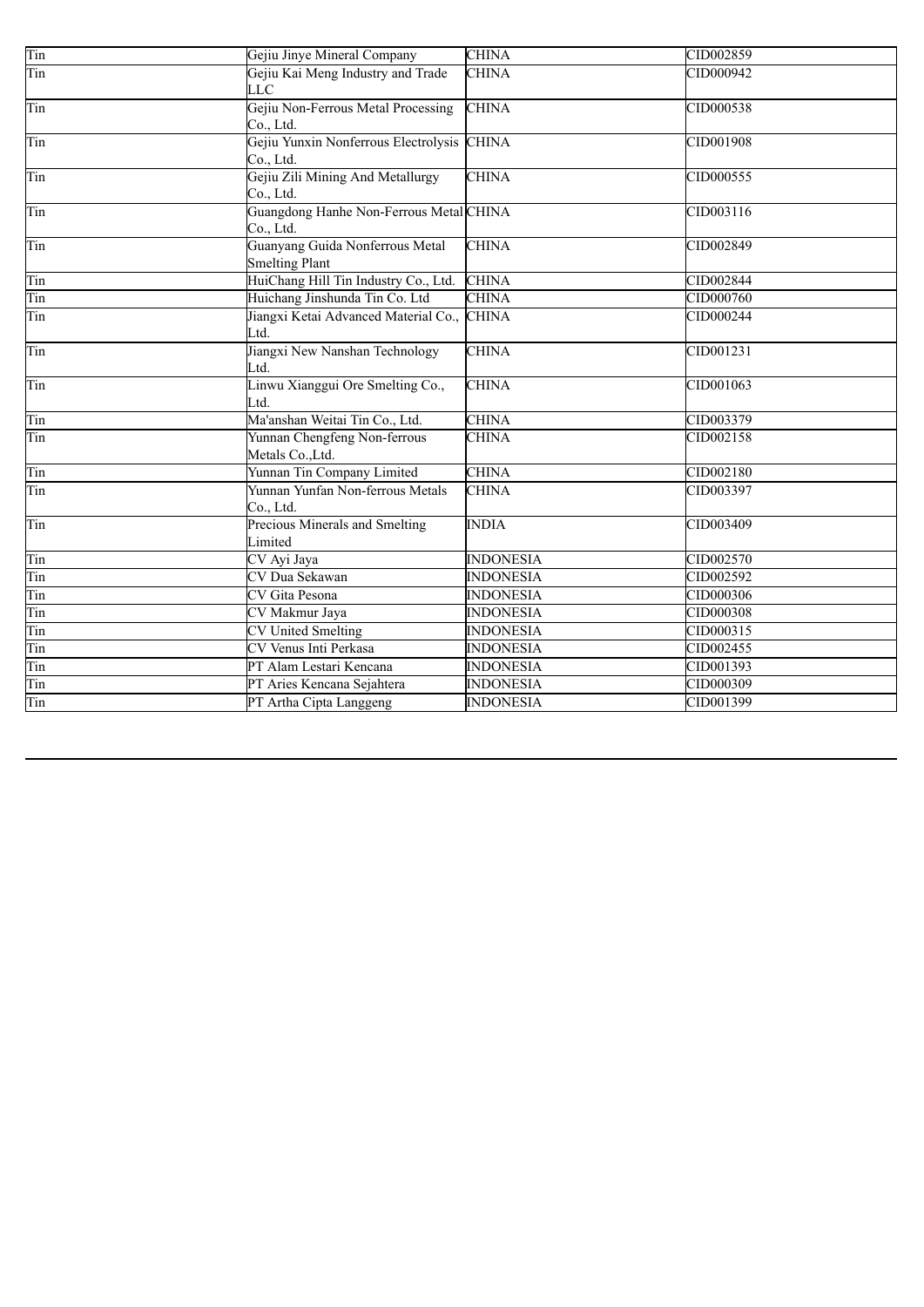| Tin | PT ATD Makmur Mandiri Jaya      | <b>INDONESIA</b> | CID002503 |
|-----|---------------------------------|------------------|-----------|
| Tin | PT Babel Inti Perkasa           | <b>INDONESIA</b> | CID001402 |
| Tin | PT Babel Surya Alam Lestari     | <b>INDONESIA</b> | CID001406 |
| Tin | PT Bangka Kudai Tin             | <b>INDONESIA</b> | CID001409 |
| Tin | PT Bangka Prima Tin             | <b>INDONESIA</b> | CID002776 |
| Tin | PT Bangka Putra Karya           | <b>INDONESIA</b> | CID001412 |
| Tin | PT Bangka Serumpun              | <b>INDONESIA</b> | CID003205 |
| Tin | PT Bangka Timah Utama Sejahtera | <b>INDONESIA</b> | CID001416 |
| Tin | PT Bangka Tin Industry          | <b>INDONESIA</b> | CID001419 |
| Tin | PT Belitung Industri Sejahtera  | <b>INDONESIA</b> | CID001421 |
| Tin | PT BilliTin Makmur Lestari      | <b>INDONESIA</b> | CID001424 |
| Tin | PT Bukit Timah                  | <b>INDONESIA</b> | CID001428 |
| Tin | PT Cipta Persada Mulia          | <b>INDONESIA</b> | CID002696 |
| Tin | PT DS Jaya Abadi                | <b>INDONESIA</b> | CID001434 |
| Tin | PT Eunindo Usaha Mandiri        | <b>INDONESIA</b> | CID001438 |
| Tin | PT Inti Stania Prima            | <b>INDONESIA</b> | CID002530 |
| Tin | PT Justindo                     | <b>INDONESIA</b> | CID000307 |
| Tin | PT Karimun Mining               | <b>INDONESIA</b> | CID001448 |
| Tin | PT Kijang Jaya Mandiri          | <b>INDONESIA</b> | CID002829 |
| Tin | PT Koba Tin                     | <b>INDONESIA</b> | CID001449 |
| Tin | PT Lautan Harmonis Sejahtera    | <b>INDONESIA</b> | CID002870 |
| Tin | PT Menara Cipta Mulia           | <b>INDONESIA</b> | CID002835 |
| Tin | PT Mitra Stania Prima           | <b>INDONESIA</b> | CID001453 |
| Tin | PT Mitra Sukses Globalindo      | <b>INDONESIA</b> | CID003449 |
| Tin | PT Panca Mega Persada           | <b>INDONESIA</b> | CID001457 |
| Tin | PT Premium Tin Indonesia        | <b>INDONESIA</b> | CID000313 |
| Tin | PT Prima Timah Utama            | <b>INDONESIA</b> | CID001458 |
| Tin | PT Rajawali Rimba Perkasa       | <b>INDONESIA</b> | CID003381 |
| Tin | PT Rajehan Ariq                 | <b>INDONESIA</b> | CID002593 |
| Tin | PT Refined Bangka Tin           | <b>INDONESIA</b> | CID001460 |
| Tin | PT Sariwiguna Binasentosa       | <b>INDONESIA</b> | CID001463 |
| Tin | PT Seirama Tin Investment       | <b>INDONESIA</b> | CID001466 |
| Tin | PT Stanindo Inti Perkasa        | <b>INDONESIA</b> | CID001468 |
| Tin | PT Sukses Inti Makmur           | <b>INDONESIA</b> | CID002816 |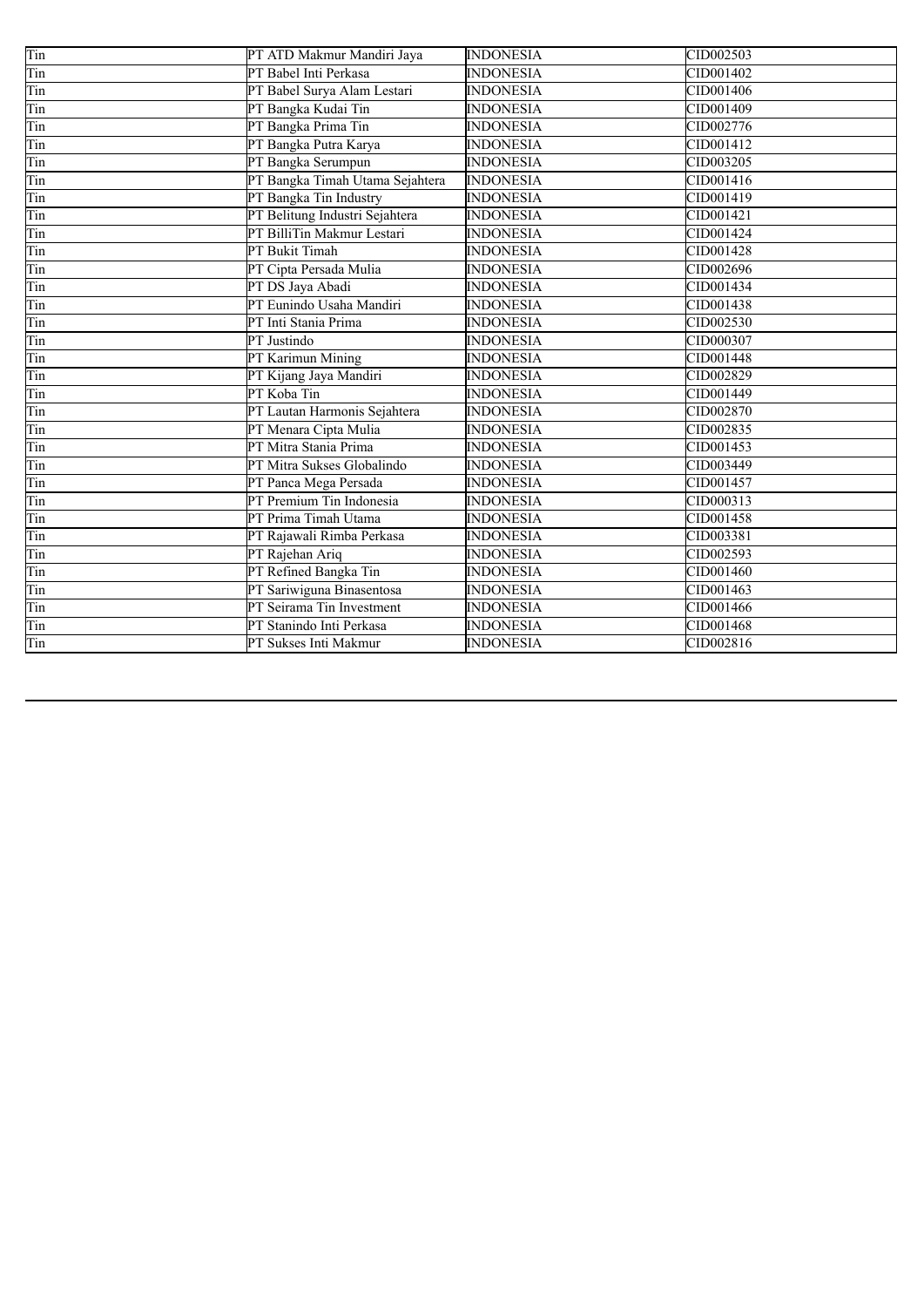| lTin | PT Sumber Jaya Indah                                                                                        | <b>INDONESIA</b>          | CID001471 |
|------|-------------------------------------------------------------------------------------------------------------|---------------------------|-----------|
| Tin  | PT Timah Nusantara                                                                                          | <b>INDONESIA</b>          | CID001486 |
| Tin  | PT Timah Tbk Kundur                                                                                         | <b>INDONESIA</b>          | CID001477 |
| Tin  | PT Timah Tbk Mentok                                                                                         | <b>INDONESIA</b>          | CID001482 |
| Tin  | PT Tinindo Inter Nusa                                                                                       | <b>INDONESIA</b>          | CID001490 |
| Tin  | PT Tirus Putra Mandiri                                                                                      | <b>INDONESIA</b>          | CID002478 |
| Tin  | PT Tommy Utama                                                                                              | <b>INDONESIA</b>          | CID001493 |
| Tin  | Dowa                                                                                                        | <b>JAPAN</b>              | CID000402 |
| Tin  | Mitsubishi Materials Corporation                                                                            | <b>JAPAN</b>              | CID001191 |
| Tin  | Malaysia Smelting Corporation<br>(MSC)                                                                      | <b>MALAYSIA</b>           | CID001105 |
| Tin  | Modeltech Sdn Bhd                                                                                           | <b>MALAYSIA</b>           | CID002858 |
| Tin  | Pongpipat Company Limited                                                                                   | <b>MYANMAR</b>            | CID003208 |
| Tin  | Minsur                                                                                                      | <b>PERU</b>               | CID001182 |
| Tin  | O.M. Manufacturing Philippines, Inc.                                                                        | <b>PHILIPPINES</b>        | CID002517 |
| Tin  | Fenix Metals                                                                                                | <b>POLAND</b>             | CID000468 |
| Tin  | Novosibirsk Processing Plant Ltd.                                                                           | <b>RUSSIAN FEDERATION</b> | CID001305 |
| Tin  | Luna Smelter, Ltd.                                                                                          | <b>RWANDA</b>             | CID003387 |
| Tin  | <b>CRM</b> Synergies                                                                                        | <b>SPAIN</b>              | CID003524 |
| Tin  | Metallo Spain S.L.U.                                                                                        | <b>SPAIN</b>              | CID002774 |
| Tin  | Rui Da Hung                                                                                                 | TAIWAN, PROVINCE OF CHINA | CID001539 |
| Tin  | O.M. Manufacturing (Thailand) Co.,<br>Ltd.                                                                  | <b>THAILAND</b>           | CID001314 |
| Tin  | Thaisarco                                                                                                   | <b>THAILAND</b>           | CID001898 |
| Tin  | Alpha                                                                                                       | UNITED STATES OF AMERICA  | CID000292 |
| Tin  | Metallic Resources, Inc.                                                                                    | UNITED STATES OF AMERICA  | CID001142 |
| Tin  | Tin Technology & Refining                                                                                   | UNITED STATES OF AMERICA  | CID003325 |
| Tin  | An Vinh Joint Stock Mineral<br>Processing Company                                                           | <b>VIET NAM</b>           | CID002703 |
| Tin  | Electro-Mechanical Facility of the Cao VIET NAM<br>Bang Minerals & Metallurgy Joint<br><b>Stock Company</b> |                           | CID002572 |
| Tin  | Nghe Tinh Non-Ferrous Metals Joint<br><b>Stock Company</b>                                                  | <b>VIET NAM</b>           | CID002573 |
| Tin  | Thai Nguyen Mining and Metallurgy<br>Co., Ltd.                                                              | <b>VIET NAM</b>           | CID002834 |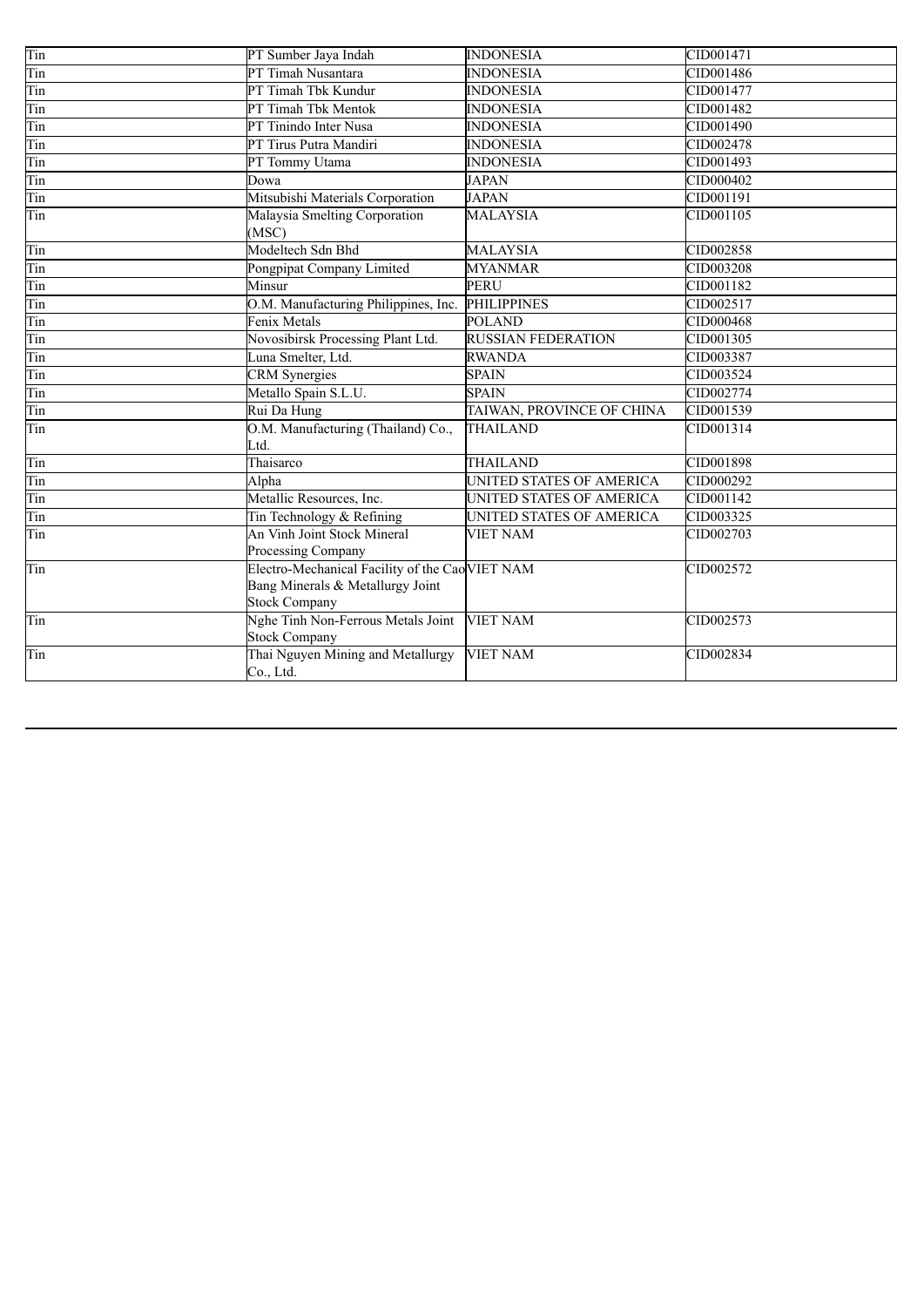| Tin      | Tuyen Quang Non-Ferrous Metals                                | <b>VIET NAM</b> | CID002574 |  |
|----------|---------------------------------------------------------------|-----------------|-----------|--|
|          | Joint Stock Company                                           |                 |           |  |
| Tin      | VQB Mineral and Trading Group JSC VIET NAM                    |                 | CID002015 |  |
| Tungsten | Wolfram Bergbau und Hutten AG                                 | <b>AUSTRIA</b>  | CID002044 |  |
| Tungsten | <b>ACL Metais Eireli</b>                                      | <b>BRAZIL</b>   | CID002833 |  |
| Tungsten | Albasteel Industria e Comercio de<br>Ligas Para Fundicao Ltd. | <b>BRAZIL</b>   | CID003427 |  |
| Tungsten | Cronimet Brasil Ltda                                          | <b>BRAZIL</b>   | CID003468 |  |
| Tungsten | Chenzhou Diamond Tungsten<br>Products Co., Ltd.               | <b>CHINA</b>    | CID002513 |  |
| Tungsten | China Molybdenum Tungsten Co.,<br>Ltd.                        | <b>CHINA</b>    | CID002641 |  |
| Tungsten | Chongyi Zhangyuan Tungsten Co.,<br>Ltd.                       | <b>CHINA</b>    | CID000258 |  |
| Tungsten | CNMC (Guangxi) PGMA Co., Ltd.                                 | <b>CHINA</b>    | CID000281 |  |
| Tungsten | Dayu Weiliang Tungsten Co., Ltd.                              | <b>CHINA</b>    | CID000345 |  |
| Tungsten | Fujian Ganmin RareMetal Co., Ltd.                             | <b>CHINA</b>    | CID003401 |  |
| Tungsten | Fujian Jinxin Tungsten Co., Ltd.                              | <b>CHINA</b>    | CID000499 |  |
| Tungsten | Ganzhou Haichuang Tungsten Co.,<br>Ltd.                       | <b>CHINA</b>    | CID002645 |  |
| Tungsten | <b>Ganzhou Huaxing Tungsten Products</b><br>Co., Ltd.         | <b>CHINA</b>    | CID000875 |  |
| Tungsten | Ganzhou Jiangwu Ferrotungsten Co.,<br>Ltd.                    | <b>CHINA</b>    | CID002315 |  |
| Tungsten | Ganzhou Non-ferrous Metals Smelting CHINA<br>Co., Ltd.        |                 | CID000868 |  |
| Tungsten | Ganzhou Seadragon W & Mo Co.,<br>Ltd.                         | <b>CHINA</b>    | CID002494 |  |
| Tungsten | Ganzhou Yatai Tungsten Co., Ltd.                              | <b>CHINA</b>    | CID002536 |  |
| Tungsten | GEM Co., Ltd.                                                 | <b>CHINA</b>    | CID003417 |  |
| Tungsten | Guangdong Xianglu Tungsten Co.,<br>Ltd.                       | <b>CHINA</b>    | CID000218 |  |
| Tungsten | Hunan Chenzhou Mining Co., Ltd.                               | <b>CHINA</b>    | CID000766 |  |
| Tungsten | Hunan Chuangda Vanadium Tungsten CHINA<br>Co., Ltd. Wuji      |                 | CID002579 |  |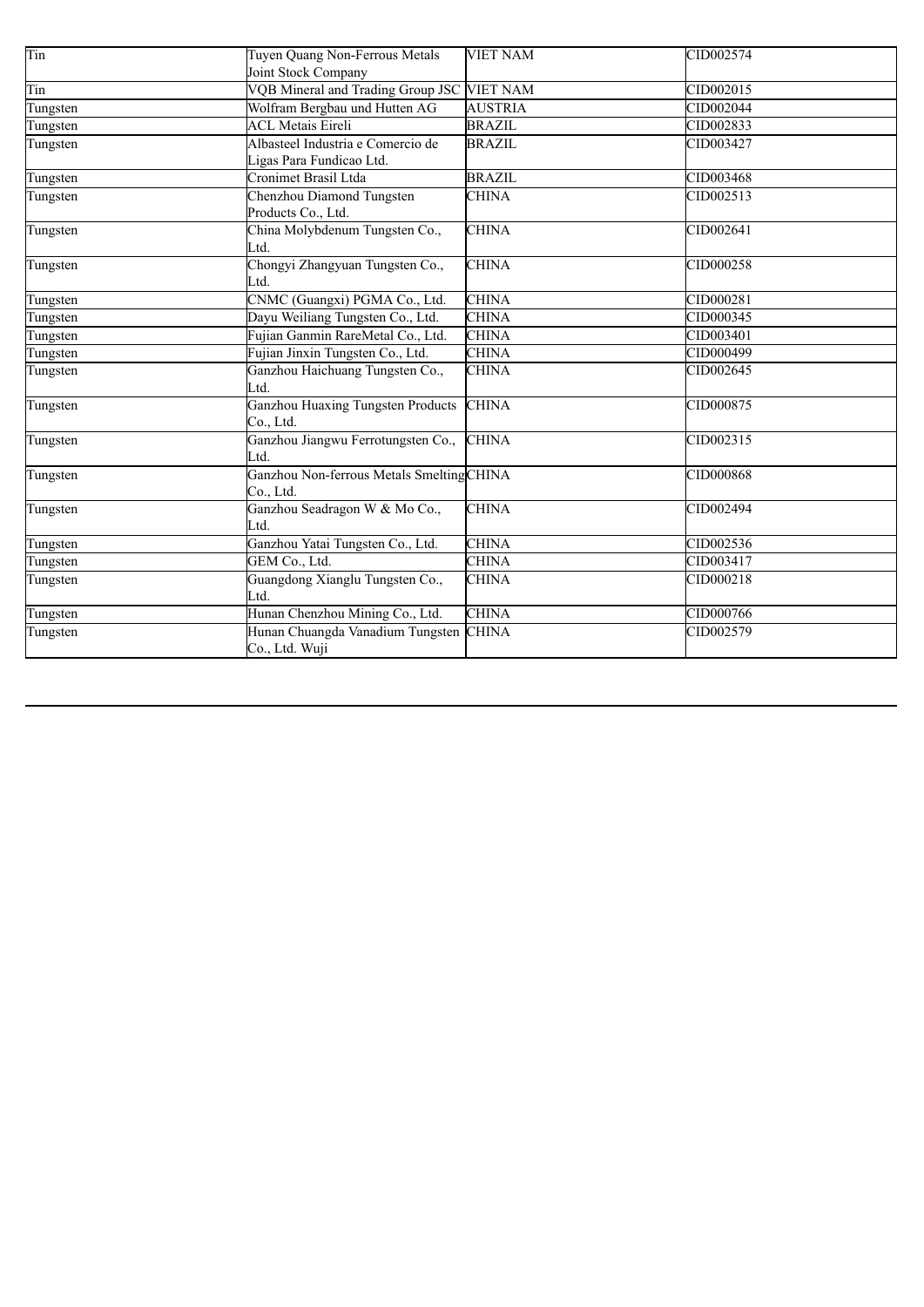| Tungsten | Hunan Chun-Chang Nonferrous<br>Smelting & Concentrating Co., Ltd. | <b>CHINA</b>   | CID000769 |
|----------|-------------------------------------------------------------------|----------------|-----------|
| Tungsten | Hunan Litian Tungsten Industry Co.,<br>Ltd.                       | <b>CHINA</b>   | CID003182 |
| Tungsten | Jiangwu H.C. Starck Tungsten<br>Products Co., Ltd.                | <b>CHINA</b>   | CID002551 |
| Tungsten | Jiangxi Gan Bei Tungsten Co., Ltd.                                | <b>CHINA</b>   | CID002321 |
| Tungsten | Jiangxi Minmetals Gao'an Non-ferrousCHINA<br>Metals Co., Ltd.     |                | CID002313 |
| Tungsten | Jiangxi Tonggu Non-ferrous<br>Metallurgical & Chemical Co., Ltd.  | <b>CHINA</b>   | CID002318 |
| Tungsten | Jiangxi Tungsten Industries Group<br>Co., Ltd.                    | <b>CHINA</b>   | CID000875 |
| Tungsten | Jiangxi Xianglu Tungsten Co., Ltd.                                | <b>CHINA</b>   | CID002647 |
| Tungsten | Jiangxi Xinsheng Tungsten Industry<br>Co., Ltd.                   | <b>CHINA</b>   | CID002317 |
| Tungsten | Jiangxi Yaosheng Tungsten Co., Ltd.                               | <b>CHINA</b>   | CID002316 |
| Tungsten | Malipo Haiyu Tungsten Co., Ltd.                                   | <b>CHINA</b>   | CID002319 |
| Tungsten | South-East Nonferrous Metal<br>Company Limited of Hengyang City   | <b>CHINA</b>   | CID002815 |
| Tungsten | Xiamen Tungsten (H.C.) Co., Ltd.                                  | <b>CHINA</b>   | CID002320 |
| Tungsten | Xiamen Tungsten Co., Ltd.                                         | <b>CHINA</b>   | CID002082 |
| Tungsten | Xinfeng Huarui Tungsten &<br>Molybdenum New Material Co., Ltd.    | <b>CHINA</b>   | CID002830 |
| Tungsten | Xinhai Rendan Shaoguan Tungsten<br>Co., Ltd.                      | <b>CHINA</b>   | CID002095 |
| Tungsten | Zhuzhou Cemented Carbide Group Co CHINA<br>Ltd                    |                | CID002236 |
| Tungsten | H.C. Starck Smelting GmbH & Co.<br>KG                             | <b>GERMANY</b> | CID002542 |
| Tungsten | H.C. Starck Tungsten GmbH                                         | <b>GERMANY</b> | CID002541 |
| Tungsten | <b>HC Starck GmbH</b>                                             | <b>GERMANY</b> | CID000683 |
| Tungsten | TANIOBIS Smelting GmbH & Co.<br>KG                                | <b>GERMANY</b> | CID002542 |
| Tungsten | A.L.M.T Corp.                                                     | <b>JAPAN</b>   | CID000004 |